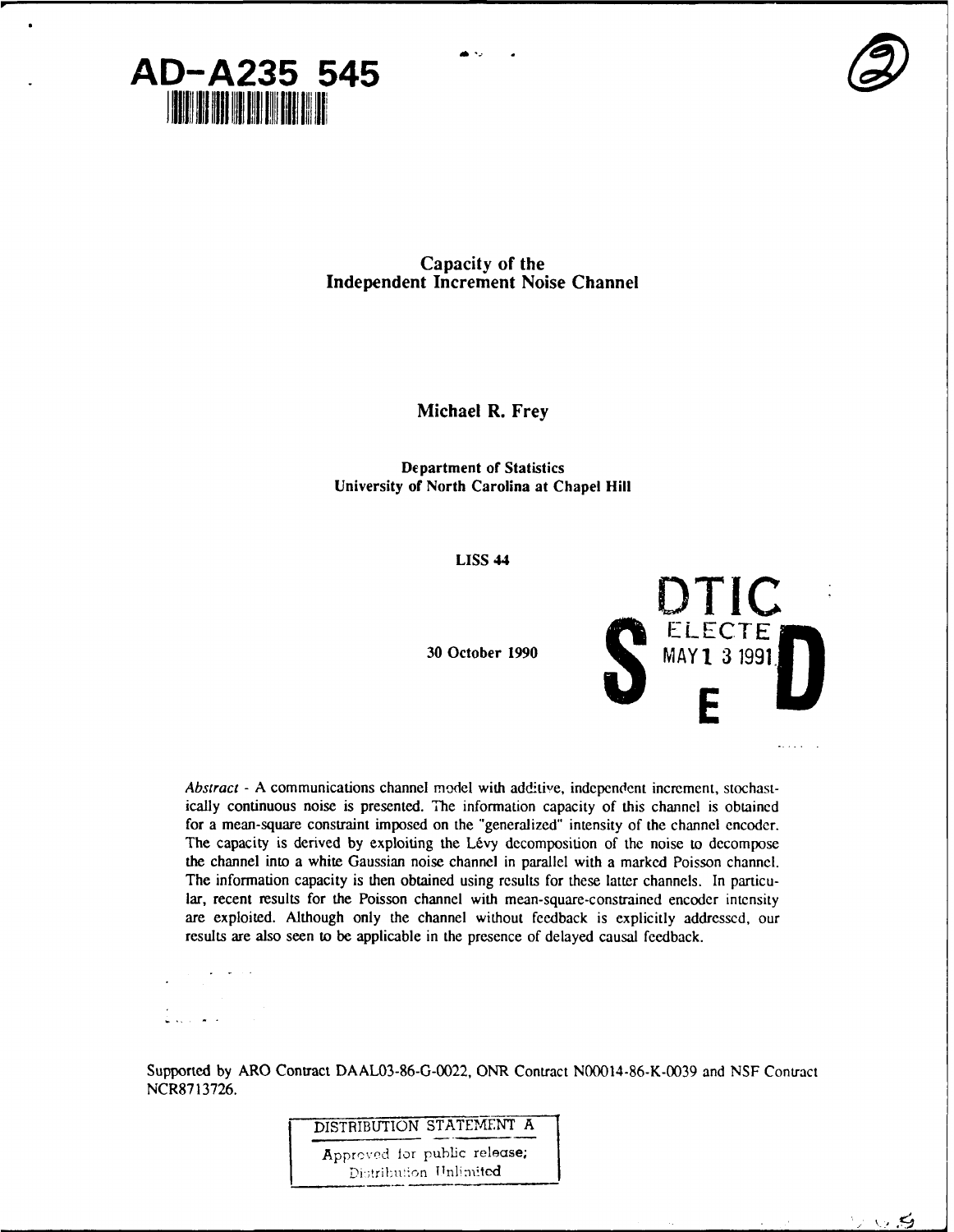| UNCLASSIFIED |  |
|--------------|--|
|--------------|--|

 $\mathcal{F}_{\mathbf{A}^{\prime}}$ 

**SECURITY CLASSIFICATION OF THIS PAGE**

 $\overline{\bigcap}$ 

|                                                                                    |                                                              |  |                                | REPORT DOCUMENTATION PAGE                                                                                                                                                                                                                                                                                                                                                                                                                                                                                                                                                                                                                                                                                                                                                                                                           |                                                 |         |                          |     |  |
|------------------------------------------------------------------------------------|--------------------------------------------------------------|--|--------------------------------|-------------------------------------------------------------------------------------------------------------------------------------------------------------------------------------------------------------------------------------------------------------------------------------------------------------------------------------------------------------------------------------------------------------------------------------------------------------------------------------------------------------------------------------------------------------------------------------------------------------------------------------------------------------------------------------------------------------------------------------------------------------------------------------------------------------------------------------|-------------------------------------------------|---------|--------------------------|-----|--|
| 18. REPORT SECURITY CLASSIFICATION<br>UNCLASSIFIED                                 |                                                              |  |                                |                                                                                                                                                                                                                                                                                                                                                                                                                                                                                                                                                                                                                                                                                                                                                                                                                                     | <b>1b. RESTRICTIVE MARKINGS</b>                 |         |                          |     |  |
| 28. SECURITY CLASSIFICATION AUTHORITY                                              |                                                              |  |                                | 3. DISTRIBUTION/AVAILABILITY OF REPORT                                                                                                                                                                                                                                                                                                                                                                                                                                                                                                                                                                                                                                                                                                                                                                                              |                                                 |         |                          |     |  |
|                                                                                    |                                                              |  |                                | Approved for Public Release:                                                                                                                                                                                                                                                                                                                                                                                                                                                                                                                                                                                                                                                                                                                                                                                                        |                                                 |         |                          |     |  |
| 2b. DECLASSIFICATION/DOWNGRADING SCHEDULE                                          |                                                              |  |                                | Distribution Unlimited                                                                                                                                                                                                                                                                                                                                                                                                                                                                                                                                                                                                                                                                                                                                                                                                              |                                                 |         |                          |     |  |
| 4. PERFORMING ORGANIZATION REPORT NUMBERIS)                                        |                                                              |  |                                | 5, MONITORING ORGANIZATION REPORT NUMBER(S)                                                                                                                                                                                                                                                                                                                                                                                                                                                                                                                                                                                                                                                                                                                                                                                         |                                                 |         |                          |     |  |
|                                                                                    |                                                              |  |                                |                                                                                                                                                                                                                                                                                                                                                                                                                                                                                                                                                                                                                                                                                                                                                                                                                                     |                                                 |         |                          |     |  |
| 6a. NAME OF PERFORMING ORGANIZATION<br><b>65. OFFICE SYMBOL</b><br>(If applicable) |                                                              |  |                                |                                                                                                                                                                                                                                                                                                                                                                                                                                                                                                                                                                                                                                                                                                                                                                                                                                     | 78. NAME OF MONITORING ORGANIZATION             |         |                          |     |  |
| Department of Statistics                                                           |                                                              |  |                                |                                                                                                                                                                                                                                                                                                                                                                                                                                                                                                                                                                                                                                                                                                                                                                                                                                     |                                                 |         |                          |     |  |
|                                                                                    | 6c. ADDRESS (City, State and ZIP Code)                       |  |                                |                                                                                                                                                                                                                                                                                                                                                                                                                                                                                                                                                                                                                                                                                                                                                                                                                                     | 7b. ADDRESS (City, State and ZIP Code)          |         |                          |     |  |
|                                                                                    | University of North Carolina                                 |  |                                |                                                                                                                                                                                                                                                                                                                                                                                                                                                                                                                                                                                                                                                                                                                                                                                                                                     |                                                 |         |                          |     |  |
|                                                                                    | Chapel Hill, North Carolina 27514                            |  |                                |                                                                                                                                                                                                                                                                                                                                                                                                                                                                                                                                                                                                                                                                                                                                                                                                                                     |                                                 |         |                          |     |  |
|                                                                                    | <b>84. NAME OF FUNDING/SPONSORING</b><br><b>ORGANIZATION</b> |  |                                | <b>8b. OFFICE SYMBOL</b>                                                                                                                                                                                                                                                                                                                                                                                                                                                                                                                                                                                                                                                                                                                                                                                                            | 9. PROCUREMENT INSTRUMENT IDENTIFICATION NUMBER |         |                          |     |  |
|                                                                                    | Office of Naval Research                                     |  |                                | (If applicable)                                                                                                                                                                                                                                                                                                                                                                                                                                                                                                                                                                                                                                                                                                                                                                                                                     | N00014-86-K-0039                                |         |                          |     |  |
|                                                                                    | <b>Bc. ADDRESS (City, State and ZIP Code)</b>                |  |                                |                                                                                                                                                                                                                                                                                                                                                                                                                                                                                                                                                                                                                                                                                                                                                                                                                                     | 10. SOURCE OF FUNDING NOS.                      |         |                          |     |  |
|                                                                                    | Statistics & Probability Program                             |  |                                |                                                                                                                                                                                                                                                                                                                                                                                                                                                                                                                                                                                                                                                                                                                                                                                                                                     | PROGRAM<br>ELEMENT NO.                          | PROJECT | <b>TASK</b><br>WORK UNIT |     |  |
|                                                                                    | Arlington, VA 22217                                          |  |                                |                                                                                                                                                                                                                                                                                                                                                                                                                                                                                                                                                                                                                                                                                                                                                                                                                                     |                                                 | NO.     | NO.                      | NO. |  |
|                                                                                    | 11. TITLE (Include Security Classification)                  |  |                                |                                                                                                                                                                                                                                                                                                                                                                                                                                                                                                                                                                                                                                                                                                                                                                                                                                     |                                                 |         |                          |     |  |
|                                                                                    |                                                              |  |                                | Capacity of the Independent Increment Noise Channel                                                                                                                                                                                                                                                                                                                                                                                                                                                                                                                                                                                                                                                                                                                                                                                 |                                                 |         |                          |     |  |
|                                                                                    | 12. PERSONAL AUTHORISI                                       |  |                                |                                                                                                                                                                                                                                                                                                                                                                                                                                                                                                                                                                                                                                                                                                                                                                                                                                     |                                                 |         |                          |     |  |
|                                                                                    |                                                              |  |                                |                                                                                                                                                                                                                                                                                                                                                                                                                                                                                                                                                                                                                                                                                                                                                                                                                                     |                                                 |         |                          |     |  |
|                                                                                    | <b>134 TYPE OF REPORT</b>                                    |  | M.R. Frey<br>13b. TIME COVERED |                                                                                                                                                                                                                                                                                                                                                                                                                                                                                                                                                                                                                                                                                                                                                                                                                                     | 14. DATE OF REPORT (Yr., Mo., Day)              |         | <b>15. PAGE COUNT</b>    |     |  |
|                                                                                    | <b>TECHNICAL</b><br>16. SUPPLEMENTARY NOTATION               |  | $FROM$ <sub>--</sub>           | TO.                                                                                                                                                                                                                                                                                                                                                                                                                                                                                                                                                                                                                                                                                                                                                                                                                                 | 1990 October                                    |         | 26.                      |     |  |
| FIELD                                                                              | <b>COSATI CODES</b><br><b>GROUP</b>                          |  | SUB. GR.                       | 18. SUBJECT TERMS (Continue on reverse if necessary and identify by block number)                                                                                                                                                                                                                                                                                                                                                                                                                                                                                                                                                                                                                                                                                                                                                   |                                                 |         |                          |     |  |
|                                                                                    |                                                              |  |                                | channel capacity                                                                                                                                                                                                                                                                                                                                                                                                                                                                                                                                                                                                                                                                                                                                                                                                                    | Independent-increment channels, Shannon theory, |         |                          |     |  |
|                                                                                    |                                                              |  |                                | 19. ABSTRACT (Continue on reverse if necessary and identify by block number)                                                                                                                                                                                                                                                                                                                                                                                                                                                                                                                                                                                                                                                                                                                                                        |                                                 |         |                          |     |  |
| 17.                                                                                | feedback.                                                    |  |                                | A communications channel model with additive, independent increment, stochastically<br>continuous noise is presented. The information capacity of this channel is obtained for<br>a mean-square constraint imposed. on the "generalized" intensity of the channel encoder.<br>The capacity is derived by exploiting the Levy decomposition of the noise to decompose<br>the channel into a white Gaussian noise channel in parallel with a marked Poisson channel.<br>The information capacity is then obtained using results for these latter channels.<br>particular, recent results for the Poisson channel with mean-square-constrained encoder<br>intensity are exploited. Although only the channel without feedback is explicitly<br>addressed, our results are also seen to be applicable in the presence of delayed causal |                                                 |         |                          | In  |  |
|                                                                                    |                                                              |  |                                |                                                                                                                                                                                                                                                                                                                                                                                                                                                                                                                                                                                                                                                                                                                                                                                                                                     |                                                 |         |                          |     |  |
|                                                                                    | 20. DISTRIBUTION/AVAILABILITY OF ABSTRACT                    |  |                                |                                                                                                                                                                                                                                                                                                                                                                                                                                                                                                                                                                                                                                                                                                                                                                                                                                     | 21. ABSTRACT SECURITY CLASSIFICATION            |         |                          |     |  |
|                                                                                    |                                                              |  |                                | UNCLASSIFIED/UNLIMITED $\overline{M}$ SAME AS RPT. $\overline{X}$ OTIC USERS $\Box$                                                                                                                                                                                                                                                                                                                                                                                                                                                                                                                                                                                                                                                                                                                                                 |                                                 |         |                          |     |  |
|                                                                                    | 22a. NAME OF RESPONSIBLE INDIVIDUAL                          |  |                                |                                                                                                                                                                                                                                                                                                                                                                                                                                                                                                                                                                                                                                                                                                                                                                                                                                     | 22b. TELEPHONE NUMBER<br>(Include Area Code)    |         | 22c. OFFICE SYMBOL       |     |  |

 $\subset$ 

**SECURITY CLASSIFICATION OF THIS PAGE**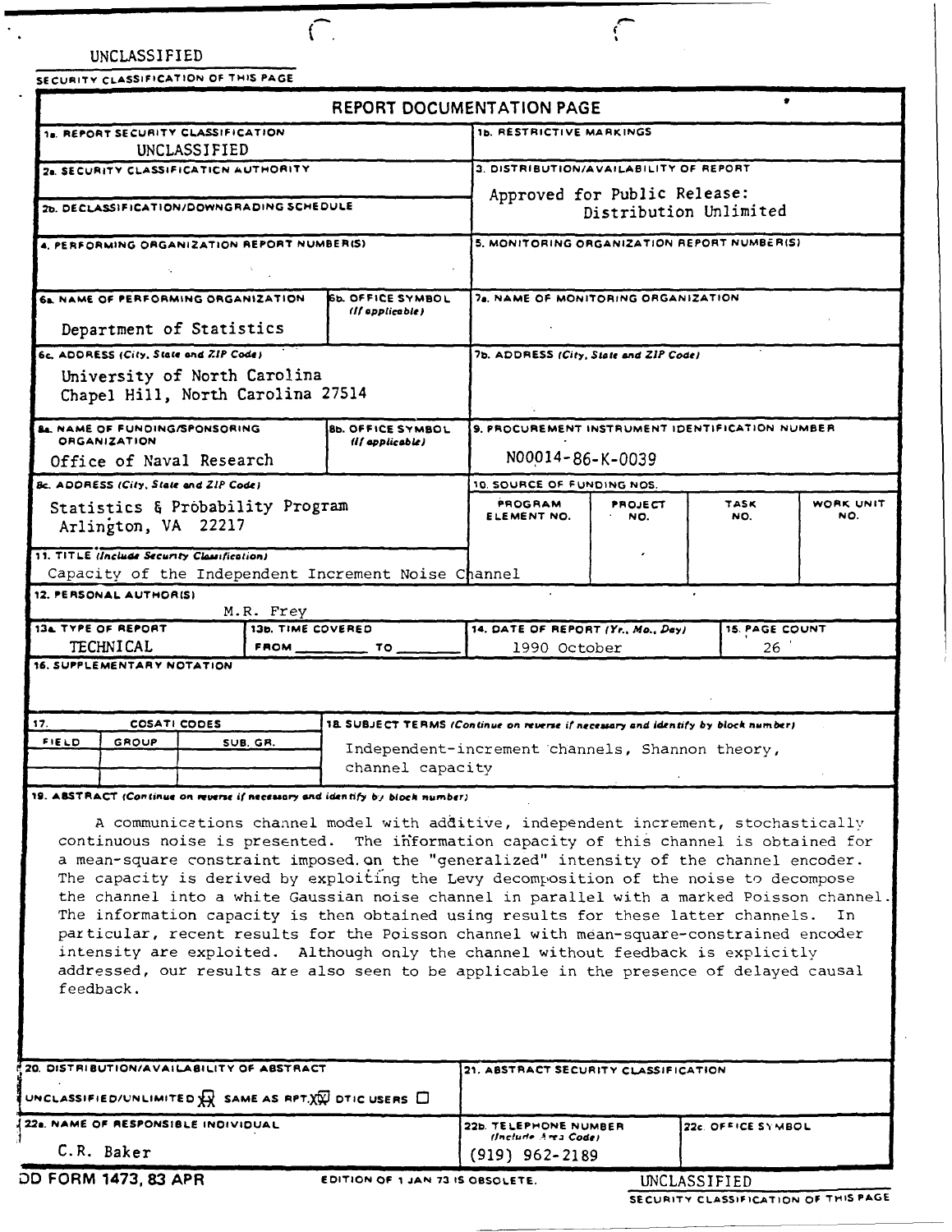# I. INTRODUCTION

The independent increment noise channel is an additive noise communications channel model incorporating causal feedback in which the noise is a process with independent increments. A diagram of the independent increment noise channel is given in Figure 1. In this model, a random message de-



scribed by a stochastic process  $\theta_t$ ,  $t \in [0,T]$  is encoded, perhaps using channel feedback, and the encoded message  $X_t = X_t(\theta, Y)$  is transmitted. The encoded message is corrupted in transmission by the addition of an independent increment noise process  $N_i$ ,  $i \in [0,T]$  so that the signal observed by the receiver is  $Y_t = X_t + N_t$ . The channel model is presented in further detail in the next section.

Within the taxonomy of continuous-time channel models, the independent increment noise channel occupies a unique position. First, the independent increment noise channel is a natural point of departure for the study of more general continuous-time channels such as those with conditionally independent increment noise, Markov noise, or martingale noise. Independent increment noise is a special case of all three of these classes of noise processes. Second, the independent increment noise channel is the continuous-time analogue of the discrete memoryless channel [9]. Thus one finds properties of the discrete memoryless channel reflected in the independent increment noise channel. For instance, the capacity of the discrete memoryless channel is not increased by the availability of feedback [2], [17]. The same result holds under certain conditions for the independent increment noise channel [11]. Finally, both the white Gaussian moise channel and the Poisson channel with nonrandom noise intensity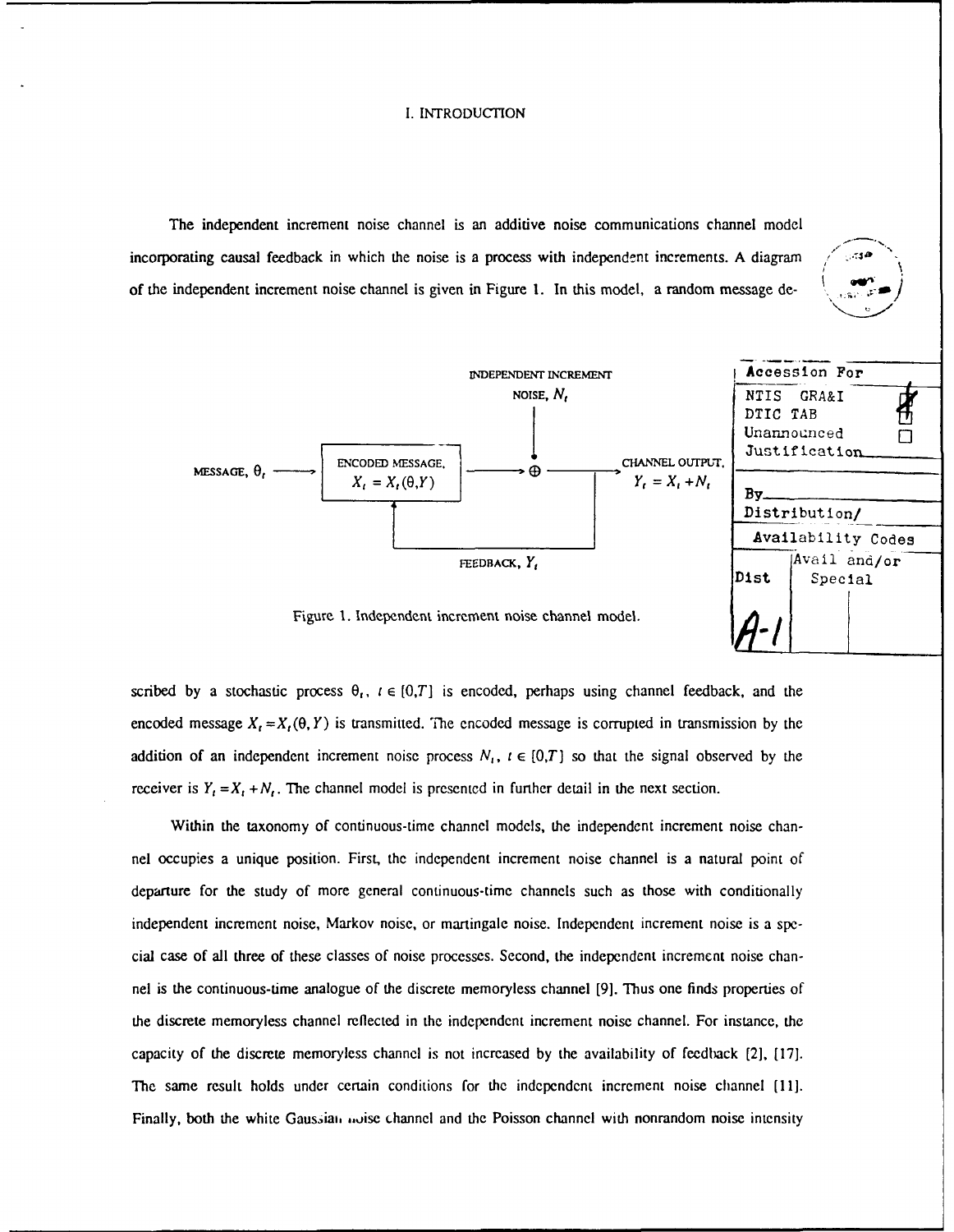belong to the class of independent increment noise channels. Each of these two channel models is relevant to modem communication systems: for example, the Gaussian model for satellite systems and the Poisson model for laser/optical communications.

In this initial treatment of the independent increment noise channel, we derive its information capacity. We consider only independent increment noise channels with Lévy process noise; that is, stochastically continuous, independent increment noife. The LEvy process can be decomposed into a continuous-path Gaussian part and a purely discontinuous-path marked Poisson part [6]. The existence of this decomposition for Lévy noise processes allows us to split the independent increment noise channel into Gaussian and marked Poisson parts. Then the information capacity can be calculated using results for the capacity of the Gaussian and marked Poisson channels. Heretofore, the information capacity of the marked Poisson channel in any guise was unknown (although see Davis' treatment [4] of orthogonally polarized optical channels.) Therefore, to obtain the information capacity of the independent increment noise channel, some attention must be given to the marked Poisson channel.

A difficult part of formulating the capacity problem for the independent increment noise channel is the imposition of a suitable constraint on the channel encoding process. A suitable constraint should appeal to physical intuition, it should be capable of separation into two parts corresponding to the Lévy decomposition of the channel noise, and its two parts should admit finite solutions for the capacity of the corresponding Gaussian and marked Poisson subchannels. A mean-square constraint on a "generalized" channel intensity meets all these demands. While the capacity of the white Gaussian noise channel with mean-square constraint is well-known, such is not the case for the Poisson and marked Poisson channels. Previous work on the Poisson channel is limited to peak and average constraints [4], [8]. Thus we present here certain results for the capacities of the mean-square-constrained Poisson and marked Poisson channels. A fuller treatment of the mean-square-constrained Poisson and marked Poisson channels is planned for a separate paper.

The remainder of this paper is organized into three sections. The first section describes the channel model in detail. The second section states the capacity of the channel and outlines the steps in its derivation. Proofs of results used in this derivation are presented in the last section.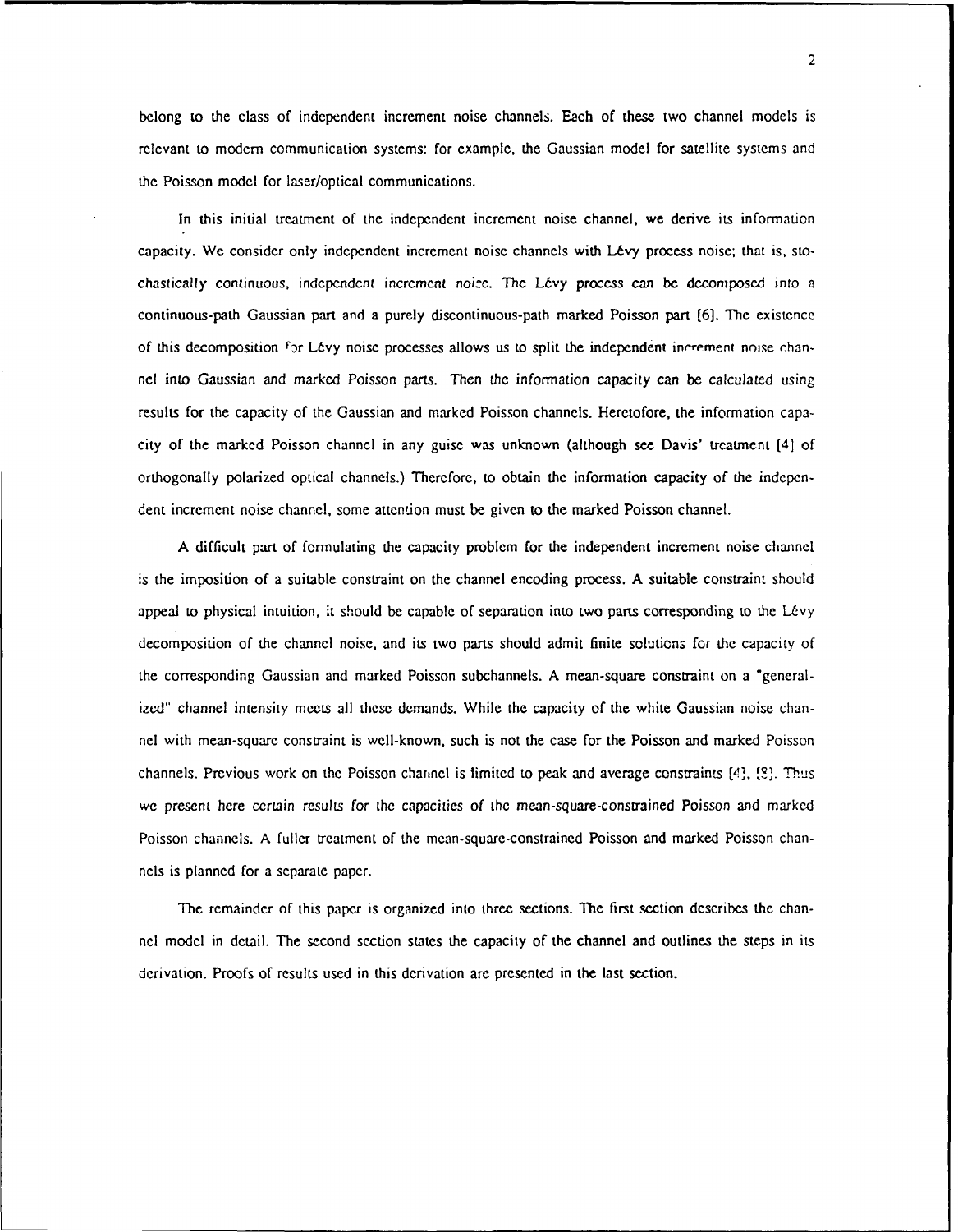#### **11.** CHANNEL MODEL

The noise in the independent increment noise channel is modeled by a Lévy process. The properties of this process are given in [6], [7]. For convenience certain of these properties are restated here.

## The Lévy Process

A stochastic process,  $\xi_i$ ,  $0 \le t \le T$ , is an independent increment process if, for all  $0 \le t_0 < t_1 < ...$ *, the quantities*  $\xi_{i_0}, \xi_{i_1} - \xi_{i_0}, ..., \xi_{i_n} - \xi_{i_{n-1}}$  *are mutually independent. We say a process*  $\xi$  *is sto*chastically continuous at time  $t_0$  if

$$
P\left\{|\xi_i - \xi_{i_0}| > \varepsilon\right\} \to 0
$$

as  $|t - t_0| \rightarrow 0$ . If  $\xi$  is stochastically continuous over the whole interval [0,T] (with the definition of stochastic continuity at the endpoints of the interval suitably modified), then  $\xi$  is said to be stochastically continuous. Stochastically continuous processes with independent increments have no discontinuities of the second kind w.p. 1 [6, p.168]. Every such process has a unique version which is càdlàg (rightcontinuous with extant left limits). This version of a stochastically continuous, independent increment process is called a Lévy process [7]. Every Lévy process can be represented in terms of independent Gaussian and Poisson processes as follows [6, Theorem 1, p.271]:

Let  $\xi_i$ ,  $0 \le i \le T$ , be a Lévy process. Let *J* be the space of jumps which occur at the discontinuities in the paths of  $\xi$ . Zero is expressly excluded from belonging to *J*; jumps of size zero are disallowed. For  $A \in \Sigma_J$ , define  $\psi_t(A)$  to be the number of points  $s \in \{0,1\}$  for which  $\xi_t - \xi_{t-0} \in A - \{0\}$ . Also define  $\overline{\psi}_t(A) = \psi_t(A) - \Pi_t(A)$  where  $\Pi_t(A) = E[\psi_t(A)]$ . Then

$$
\xi_t = G_t + \int\limits_{|x|>1} x \psi_t(dx) + \int\limits_{|x| \leq 1} x \overline{\psi}_t(dx)
$$
 (1)

where  $G_t$  is an independent increment Gaussian process,  $\psi_t(A)$  is an independent increment Poisson process for each  $A \in \Sigma_J$ ,  $\psi_i(A)$  and  $\psi_i(B)$  are independent for  $A \cap B = \emptyset$ , and  $G_i$  is independent of  $\psi_i(A)$  for every  $A \in \Sigma_j$ .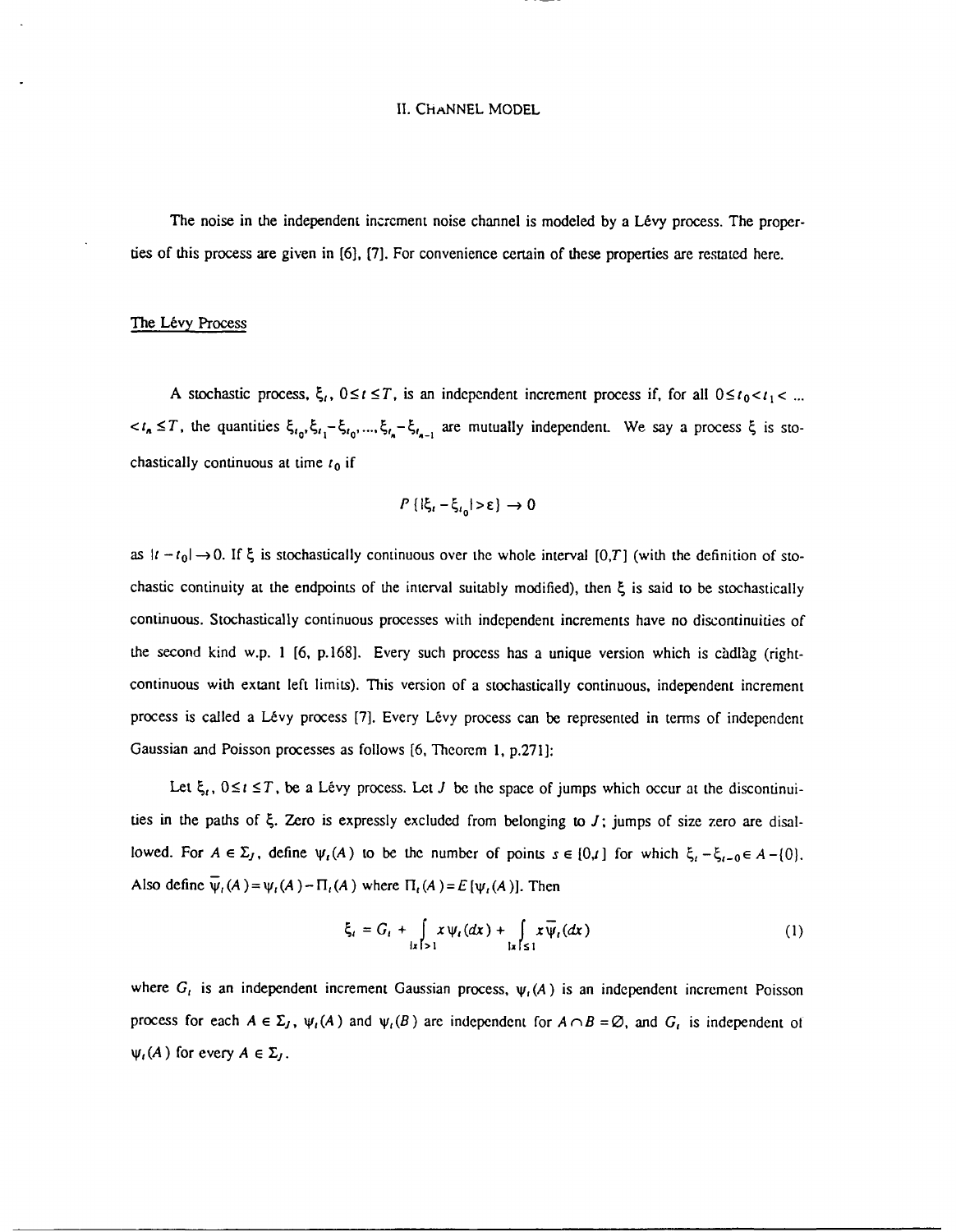It is primarily for convenience that the Lévy process is emphasized in this presentation over the more general independent increment process which is not necessarily stochastically continuous. The general independent increment process has a unique decomposition [7] in terms of a deterministic part, a stoclidstically continuous (L6vy) part, and a stochastically discontinuous part. Nonrandom translations of the noise have no effect on channel information or capacity so we can assume the deterministic part is absent. The discontinuous part represents the process at the points at which it is not stochastically continuous. These points are no more than countable in number [7] and, since the location of these points are part of the specification of the process, can be avoided by channel users. Thus, we focus on the stochastically continuous part of the independent increment noise process and define the independent increment noise channel model with Lévy noise.

# The Independent Increment Noise Channel Model

The independent increment noise channel is an additive noise model  $Y_t = X_t + N_t$ ,  $0 \le t \le T$  incorporating causal feedback (Figure 1). The process *Y* is the channel output, X is the encoded message, and *N* is the channel noise.  $\mathbf{F}^{\theta}$  and  $\mathbf{F}^{Y}$  denote the natural histories of the processes  $\theta$  and *Y*, i.e.,  $F_t^{\theta} = \sigma[\theta_s, 0 \le s \le t]$  and  $F_t^{\gamma} = \sigma[Y_s, 0 \le s \le t]$  for  $t \in [0, T]$ . We fix  $\tau > 0$  and define  $F_t^{\gamma,\tau} = \sigma[Y_{t-\tau},0 \le s \le t]$ , taking  $Y_t = 0$  for all  $t < 0$ .  $F^{\gamma,\tau}$  is the history of *Y* delayed by  $\tau$ . The encoded message process X in the channel model is specified to be an  $\mathbf{F}^{\theta_{\sim}}\mathbf{F}^{Y,\tau_{\text{-}}}\mathbf{a}$ dapted functional of Y and the message process 0. Thus the channel model includes noiseless delayed causal feedback from the channel output Y and nonanticipative encoding of the message  $\theta$ . We do not consider the case  $\tau = 0$  of instantaneous feedback. This case seems impractical and raises presently unresolved technical questions. In the no-feedback version of the channel model, the encoded message is an  $\mathbb{F}^{\theta}$ -adapted functional  $X_t = X_t(\theta)$  of only the message  $\theta$ . The case  $\tau > T$  is equivalent to the no-feedback case. Also as part of the channel model, *X* is required to be càdlàg with  $X_0 \equiv 0$ . The channel noise *N* is a Lévy process and is independent of  $\theta$ . Following (1), we write

$$
N_t = W_t + P_t \tag{2}
$$

with  $W_0 = P_0 = 0$ . In (2),  $W_t$  is a zero-mean Wiener process [6], [12] with finite continuous variance measure **0.** By this it is meant that *W,* has continuous paths and Gaussian independent increments  $W_{t_2} - W_{t_1}$  such that, for all  $0 \le t_1 < t_2 \le T$ ,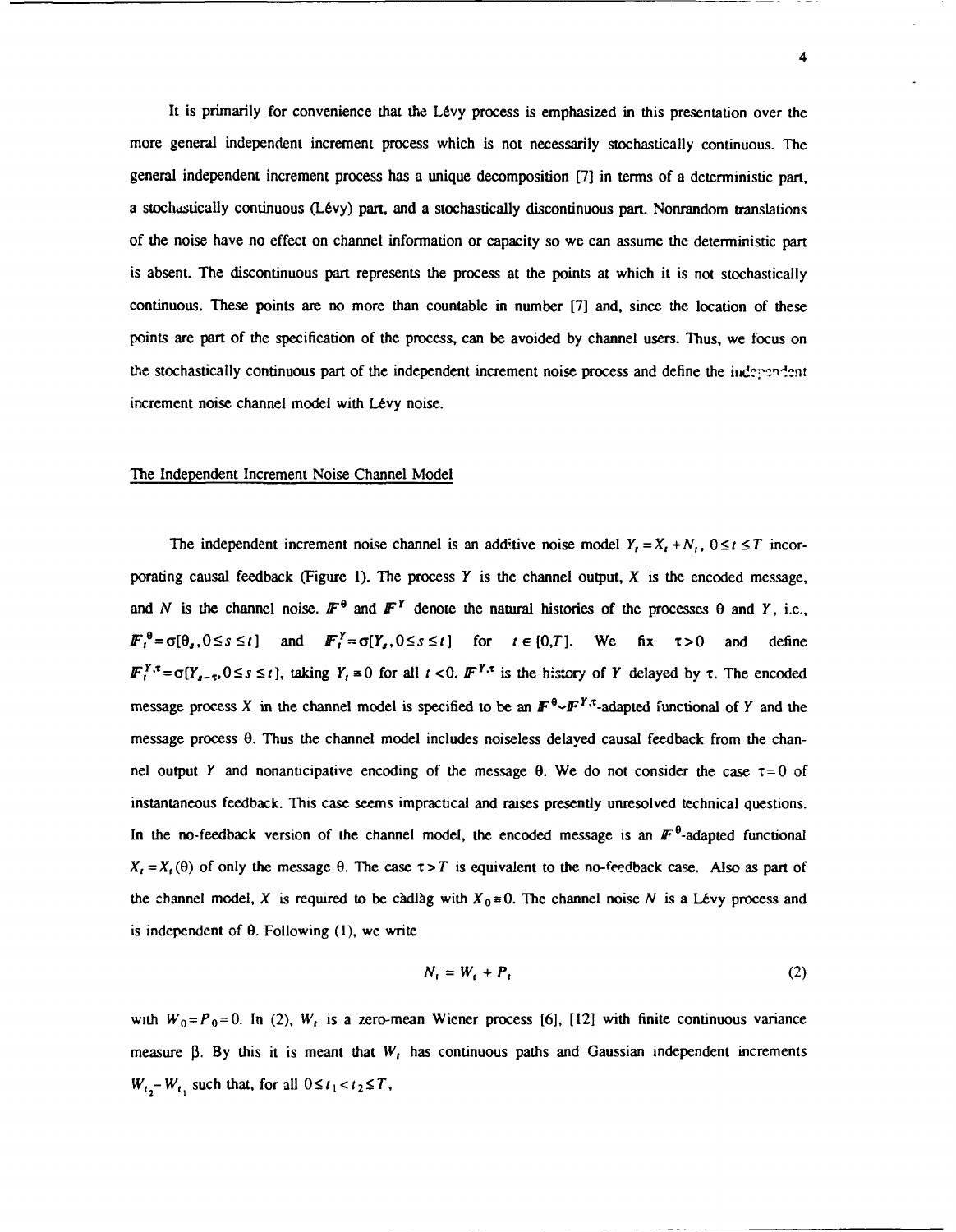$$
E[W_{t_2} - W_{t_1}] = 0, \quad E[(W_{t_2} - W_{t_1})^2] = \beta([t_1, t_2])
$$

where  $\beta$  is a finite continuous (w.r.t. Lebesgue measure) measure defined on  $([0,T],\Sigma_{[0,T]})$ . Also in (2), *P<sub>t</sub>* is a purely discontinuous [15] (piecewise-constant) càdlàg process

$$
P_t = \int_J m P_t(dm) \tag{3}
$$

where, for each  $F \in \Sigma_J$ , the quantity  $P_i(F)$  denotes the number of points  $s \in [0, t]$  such that  $P_s - P_{s-0} \in F$ .  $P_t(\cdot)$  is a marked Poisson point process with mark space  $J \subset \mathbb{R}$ . To distinguish the notations  $P_t$  and  $P_t(\cdot)$ , we remark that  $P_t$  is a jump process while, for instance,  $P_t(J)$  is a counting process which gives the number of jumps (irrespective of size) of  $P_t$  in the interval [0,t]. It follows from the Lévy nature of *N* that *W* and *P* are independent processes. Also, for  $F_1 \cap F_2 = \emptyset$ , the counting processes  $P(F_1)$  and  $P(F_2)$  are independent. Because  $P_i(F)$  is Poisson [6] for a given  $F \in \Sigma_I$ , it has a deterministic compensating measure *B* which here we assume takes the form

$$
B([0,t] \times F) = \lambda b([0,t]) \mu(F)
$$
\n<sup>(4)</sup>

for some  $\lambda \ge 0$  and all  $F \in \Sigma$ , and  $t \in [0,T]$ . The set functions *b* and  $\mu$  in (4) are required to be finite measures on  $([0,T], \Sigma_{[0,T]})$  and  $(J,\Sigma_J)$  respectively. The measure *b* is continuous w.r.t. Lebesgue measure. (Both *b* and  $\beta$  are continuous as a consequence of the stochastic continuity of *N*.) Finally, both  $\mu$ and *b* are assumed to be standardized:

$$
\mu(J)=1\,,\quad b\left( [0,T]\right) =T\,.
$$

Looking back to (1), it is evident that deterministic terms have been arbitrarily added and subtracted to produce the decomposition of  $N$  in (2). We maintain that this does no harm because the noise decomposition in (2) is used only for calculating channel information and capacity - and those quantities are unaffected by nonrandom translations of the noise.

The paths of the Lévy noise process  $N$  in the channel model are cadlag. Thus, without the comparable restriction **(cdlag** paths) on the encoded message process X, the encoder could communicate without error at any desired rate by transmitting non-càdlàg paths. Hence, for finite information capacity, X must be cadlag. Given that X is cadlag, its paths can only have discontinuities of the first kind [1] and these are countable in number. Thus it is meaningful to define

$$
X_{d,i} = \sum_{s \leq t} (X_s - X_{s-2}), \quad X_{c,i} = X_t - X_{d,i}.
$$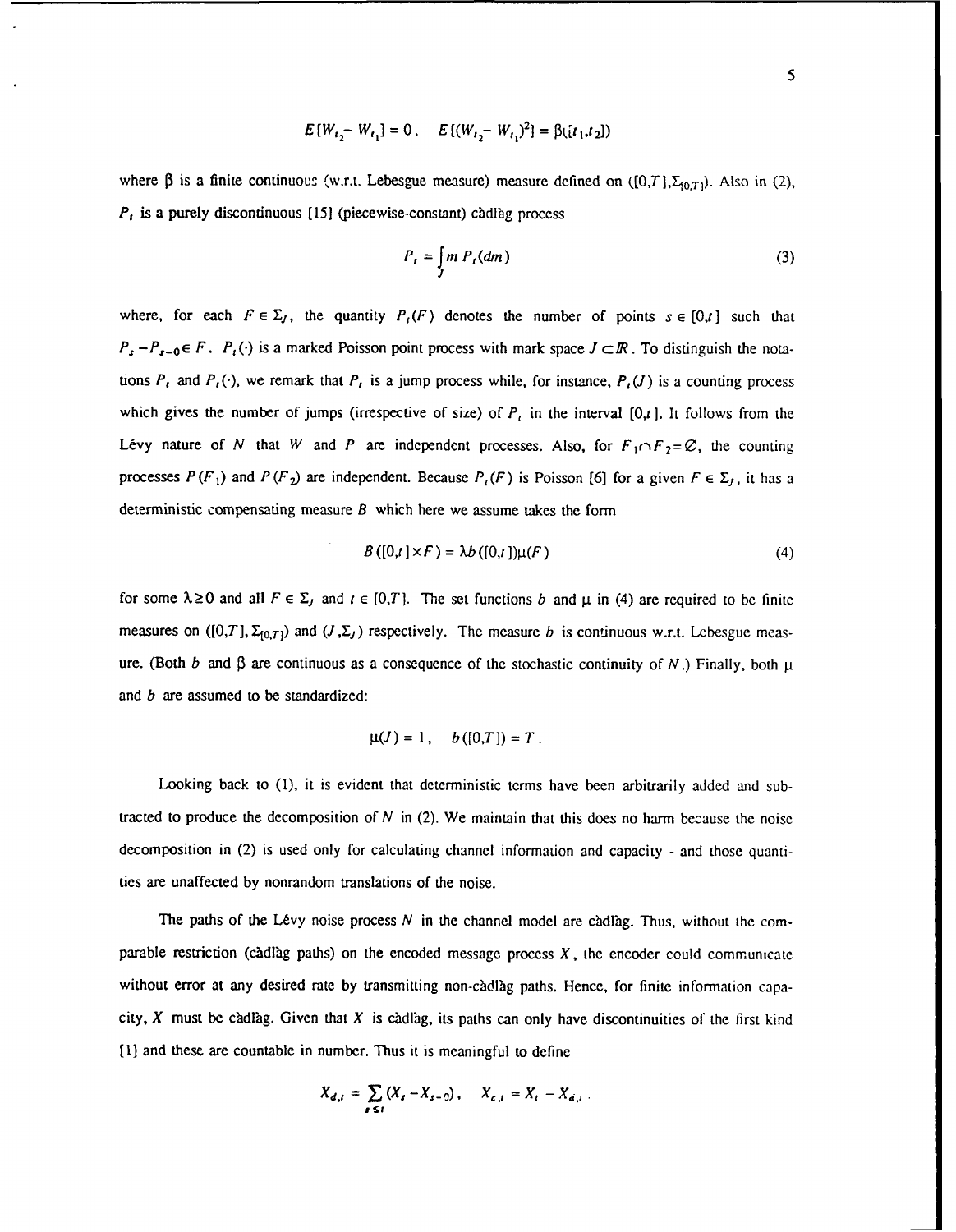Both X and N are cadlag so  $Y = X + N$  must be cadlag as well and we define

$$
Y_{d,t} = \sum_{s \le t} (Y_s - Y_{s-0}), \quad Y_{c,t} = Y_t - Y_{d,t}.
$$

Analogous to (3), we can write  $X_d$  as

$$
X_{d,i}=\int\limits_{J}m\,X_{d,i}(dm)
$$

where the marked Poisson-type point process  $X_{d,t}(F)$  counts the number of jumps of  $X_d$  with size in  $F \in \Sigma_J$  in the interval [0,t]. Likewise, we have

$$
Y_{d,t}=\int\limits_{J}m\;Y_{d,t}(dm).
$$

Conversely, the marked point processes  $X_d(\cdot)$  and  $Y_d(\cdot)$  can be expressed in terms of their jump process counterparts as follows:

$$
X_{d,t}(F) = \sum_{s \le t} 1_F(X_{d,s} - X_{d,s-0})
$$
  
\n
$$
Y_{d,t}(F) = \sum_{s \le t} 1_F(Y_{d,s} - Y_{d,s-0}), \quad F \in \Sigma_J.
$$

Using the notation

$$
\theta = \begin{bmatrix} \theta_c \\ \theta_d \end{bmatrix}
$$

for the message process  $\theta$  in the independent increment noise channel model, we have

$$
Y_{c,t} = X_{c,t}(\theta_c, Y) + W_t, \qquad (5)
$$

$$
Y_{d,t} = X_{d,t}(\theta_d, Y) + P_t \tag{6}
$$

The jump process channel expressed by (6) can be just as well viewed as a marked Poisson channel; that is, as a Poisson channel in the sense of [4], [8] in which marks (the jump size) are associated with each jump event in the channel. In terms of the marked point processes  $X_{d,t}(\cdot)$ ,  $P_t(\cdot)$ , and  $Y_{d,t}(\cdot)$ , we write

$$
Y_{d,t}(F) = X_{d,t}(\theta_d, Y)(F) + P_t(F), \quad F \in \Sigma_J. \tag{7}
$$

The two formulations (6) and (7) are equivalent; however, (7) has the advantage of being applicable in other contexts so it is the formulation we use.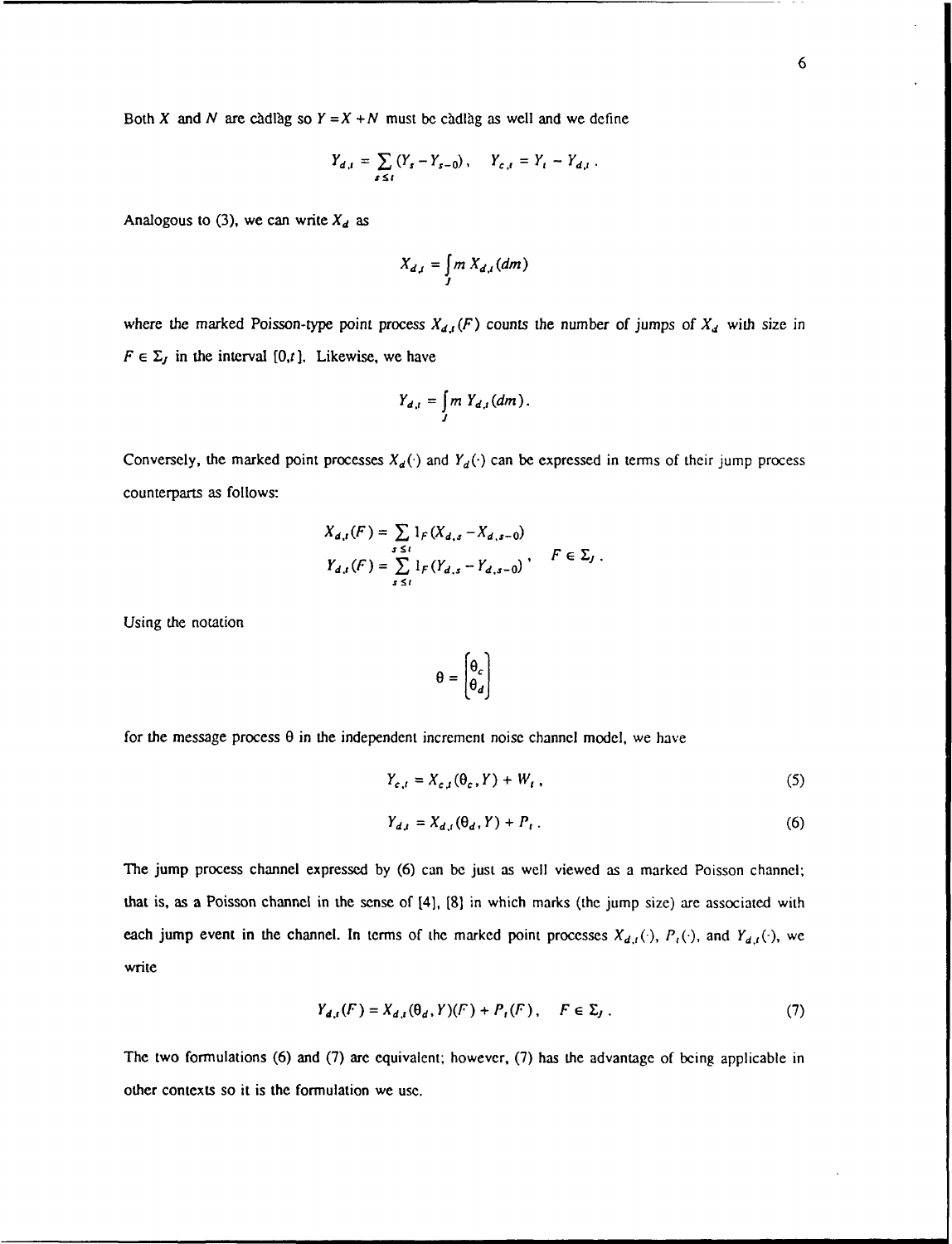The continuous-path part  $X_c$  of the encoded message is assumed to take the form

$$
X_{c,t} = \int_{0}^{t} \phi_s b(ds)
$$
 (8)

where  $\phi_t = \phi_t(\theta_{\epsilon}, Y)$  is an  $\mathbb{F}^{\theta_{\epsilon}} \sim \mathbb{F}^{\gamma_{\epsilon}}$ -predictable functional. Also, the measurability, integrability, and identifiability conditions laid out in [10] for (5) and (8) are assumed to be satisfied. If the variance measure  $\beta$  of *W* in (2) is absolutely continuous w.r.t. *b* and if a mean-square constraint

$$
\frac{1}{T}E\left[\int_{0}^{T} \phi_{i}^{2} b\left(dt\right)\right] \le P^{2}
$$
\n(9)

is imposed on the encoding kernel **4),** then (5) and (8) describe a form of the additive white Gaussian noise channel treated by Kadota, Zakai, and Ziv [10]. Therefore, to use their results for information capacity, we assume (9) to be in force and take  $\beta \ll b$ . In fact, it is assumed that  $\beta$  and *b* are scaled versions of one another  $\beta = \eta b$ . The scalar  $\eta \ge 0$  is termed the Wiener noise intensity of  $N_t$ .  $\eta$  is the counterpart to the Poisson noise intensity  $\lambda$  introduced in (4).

The compensator *A* of the discontinuous part  $X_d$  in (6) is assumed to have the form

$$
A\left([0,t]\times F\right) = \int\limits_{\Lambda}^{t} \int\limits_{F} \chi_{s}(m)\mu(dm)b\left(ds\right) \tag{10}
$$

where the (nonnegative) jump intensity  $\chi_i(m)$  is a  $\pi^{0} \sim \pi^{Y,x}$ -predictable functional,  $\mu$  is the finite measure on  $(J, \Sigma_J)$  introduced in (4), and *b* is the measure already appearing in (4) and (8). The measures *b* in (4), (8) and (10) need not have been chosen to be identical; however, this is a natural choice. *b* is called the base measure of the independent increment noise channel. In usual applications, *b* is Lebesgue and the reader uninterested in more abstract situations is invited to view *b* as Lebesgue for the remainder of this paper.

Suppose a mean-square constraint similar to (9) is imposed on the jump intensity  $\chi_t(m)$ :

$$
\frac{1}{T}E\left[\int_{0}^{T}\left[\chi_{i}^{2}(m)\mu(dm)b\left(dt\right)\right]\leq Q^{2}.
$$
\n(11)

With  $\chi$  in (10) satisfying (11), the subchannel model in (7) is recognized to be a straightforward generalization of the Kabanov Poisson-type point process channel model [8] with a mean-square constraint in place of the peak constraint considered there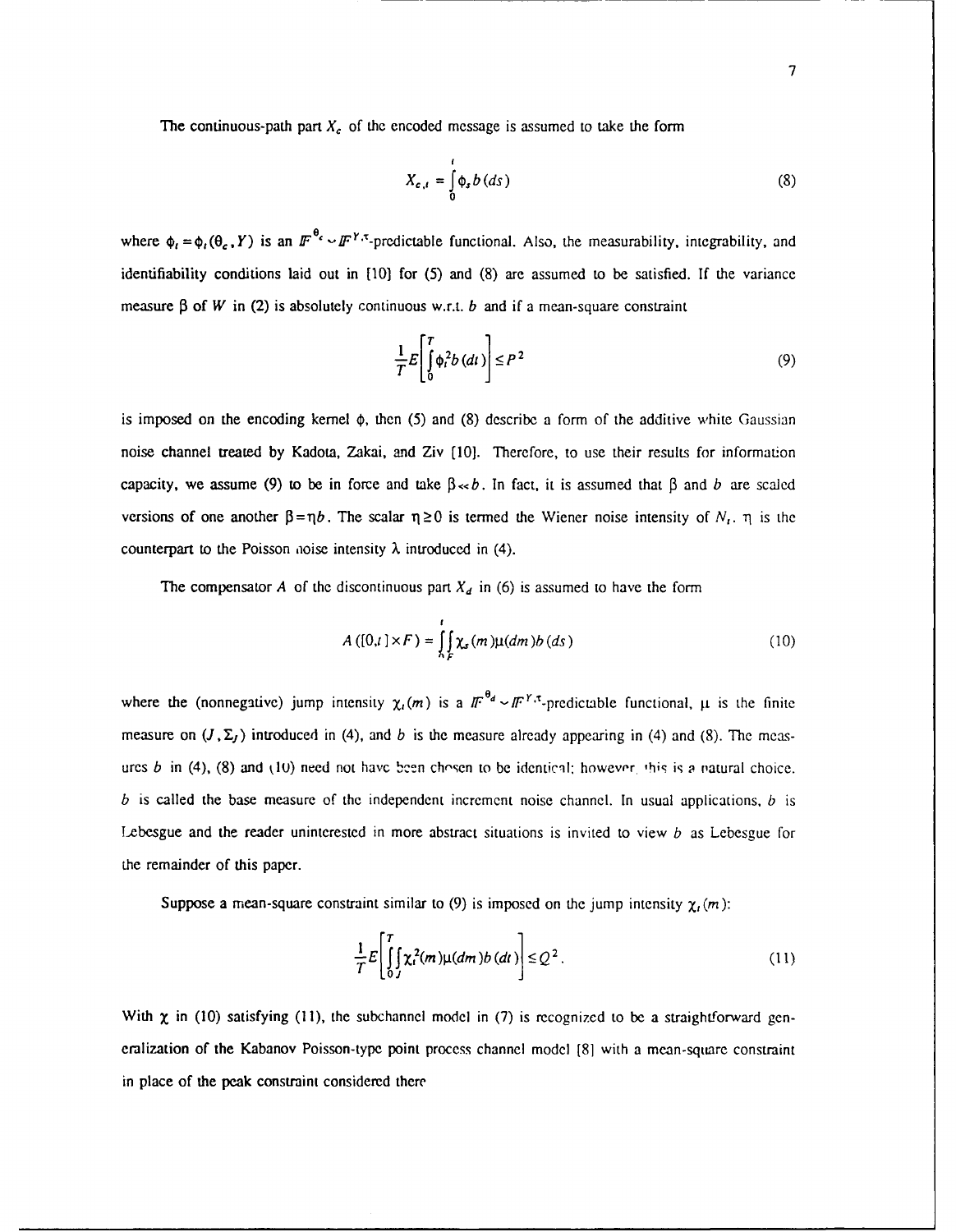The mean-square constraints (9) and (11) suggest a way to impose a single mean-square constraint on the encoder output X by a formal unification of  $\phi$  and  $\chi$ . For all  $t \ge 0$ , define

$$
\Psi_t(m) = \begin{cases} \chi_t(m), & m \in J \\ \phi_t, & m = 0 \end{cases}
$$

to be the formal intensity of the cadlag process  $X = X_c + X_d$  with the parts  $X_c$  and  $X_d$  as in (8) and (10). We introduce the formal mark measure  $v=\mu+\delta_0$  defined in the obvious way on the whole of the space  $M = J \cup \{0\}$ . Here,  $\delta_0$  denotes the atomic measure which assigns all of its unit mass to the point 0. Since  $\mu(J) = 1$ , v gives equal weight to the continuous and discontinuous parts of the channel. Now the two constraints (9) and (11) are combined in the single mean-square constraint

$$
E\left[\frac{1}{T}\int_{\mathbf{0,M}}^{T} \Psi_t^2(m)\nu(dm)b(dt)\right] \leq \Pi^2
$$
 (12)

on the formal intensity  $\Psi$  of the encoded message process X. In this context, we call the LHS of (12) the formal power of the encoder output and  $\Pi^2$  the formal power available to time encoder.

To summarize, the independent increment noise channel model is given by  $(5)$  and  $(7)$  with Lévy noise *N* in (2). The noise variance  $\beta$  measure is related to the channel base measure by  $\beta = \eta b$  for some  $\eta \ge 0$ . The noise compensating measure *B* is correspondingly assumed to take the form  $\lambda b \mu$  for some  $\lambda \geq 0$ . The encoded message *X* is assumed to be cadlag with  $\pi^{0} \sim \pi^{Y,\tau}$ -predictable ( $\tau > 0$ ) formal intensity  $\Psi$  sadsfying the mean-square constraint (12). The channel base measure *b* is assumed to be continuous with  $b([0,T])=T$  while the formal mark measure v has an atom of unit mass at zero and unit mass (without atoms) elsewhere:

$$
\mathsf{v}(\{0\})=1\,,\quad \mathsf{v}(J)=1\,.
$$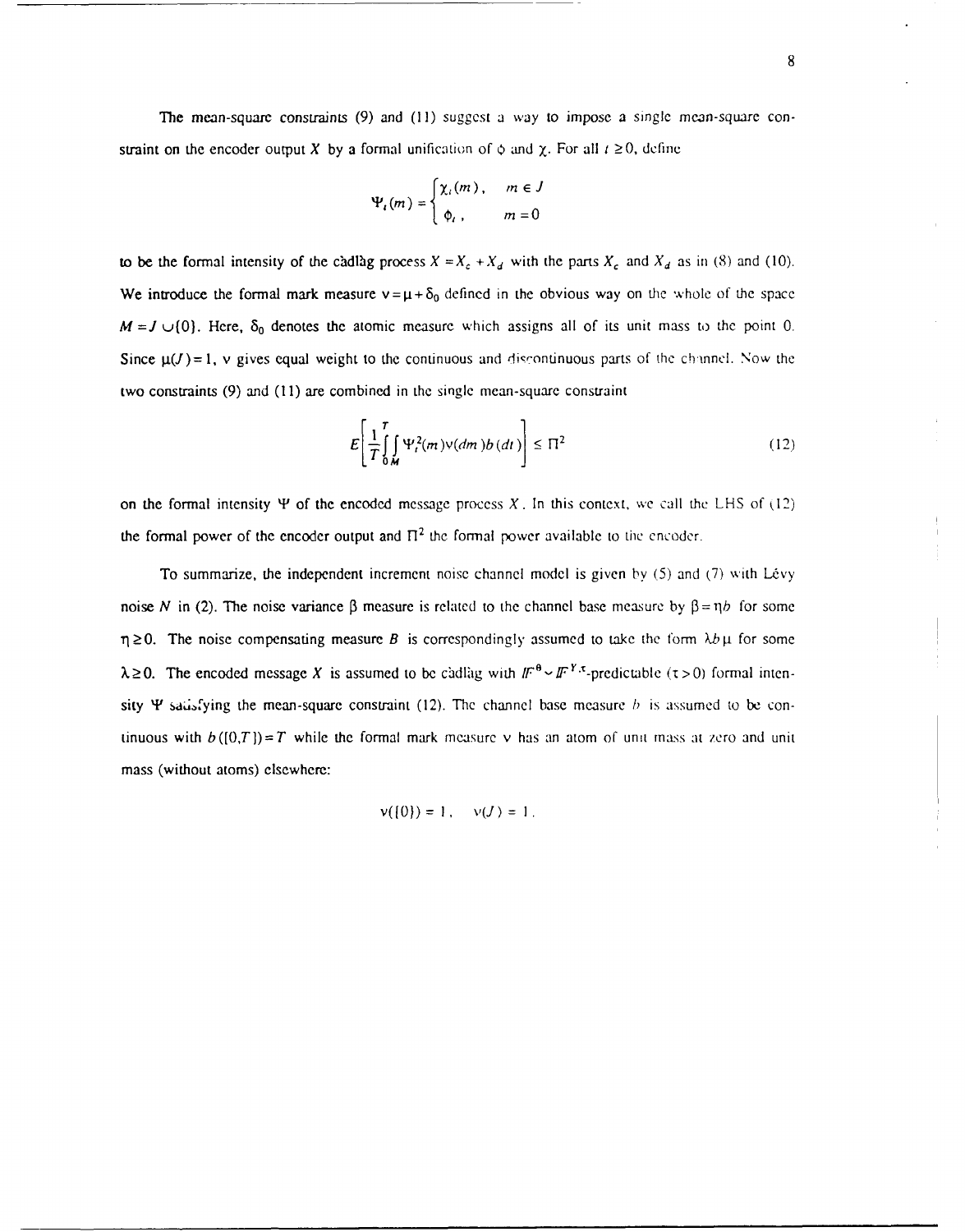# III. CHANNEL CAPACITY

In this section the information capacity of the independent increment noise channel is givcn and its derivation is outlined. Proofs of results used in the derivation are given in the next section. We begin by recalling the definitions of channel information and channel capacity.

Channel information is defined to be the average mutual information  $[14]$  in the message  $\theta$  and the channel output  $Y$  over the interval  $[0,T]$ :

$$
I^{T}[\theta,Y] = E\left[\ln\frac{d\mu_{\text{or}}}{d\mu_{\text{ox}r}}\right]
$$

provided  $\mu_{\text{or}}$  =  $\mu_{\text{or}}$ ; otherwise  $I^T(\theta, Y) = \infty$ . Here,  $\mu_{\text{or}}$ ,  $\mu_{\text{o}}$ , and  $\mu_Y$  are the joint and marginal measures induced by the message and output processes,  $\theta$  and  $\gamma$ , on the spaces  $S_0$ ,  $S_r$ , and  $S_0 \times S_r$  where  $S_0$  and  $S_r$  are the spaces of trajectories of  $\theta$  and *Y* over the interval  $[0,T]$ . Also,  $\mu_{0x}$  is the product measure induced by  $\mu_{\theta}$  and  $\mu_{\theta}$ . The information capacity of the independent increment noise channel is the supremum ot the channel information

$$
\mathcal{C} = \sup_{\theta} \sup_{X} \frac{1}{T} I^{\tau}[\theta, Y]
$$

where  $\theta$  is any jointly measurable process defined over the interval [0,T] and  $X = X(\theta, Y)$  is any cadlag  $\mathbb{F}^{\theta} \sim \mathbb{F}^{\gamma}$ .<sup>\*</sup>-adapted message encoding satisfying the mean-square constraint (12) on its formal intensity.

The independent increment noise channel with delayed feedback considered here is memoryless in the sense of Kadota in **[91** and Kadota, Zakai, and Ziv in [11 . In **[II]** it is shown that the information capacity of a continuous-time memoryless channel can not **be** increased by feedback. Thus, for the present purpose of obtaining the information capacity of the independent increment noise channel with  $\tau$  >0, we can and do restrict our attention to the no-feedback case. This significantly simplifies the problem. In particular, we exploit the facts that in the absence of feedback the processes X and *N* are independent and that  $Y_c$  and  $Y_d$  are independent if and only if the components  $\theta_d$  and  $\theta_c$  of the message are independent.

The parallel Gaussian and marked Poisson subchannels of the independent increment noise channel dominate its structure. In the absence of feedback, these two subchannels have two points of interaction: the transmitted message components  $\theta_c$  and  $\theta_d$  may be dependent and the encoders of the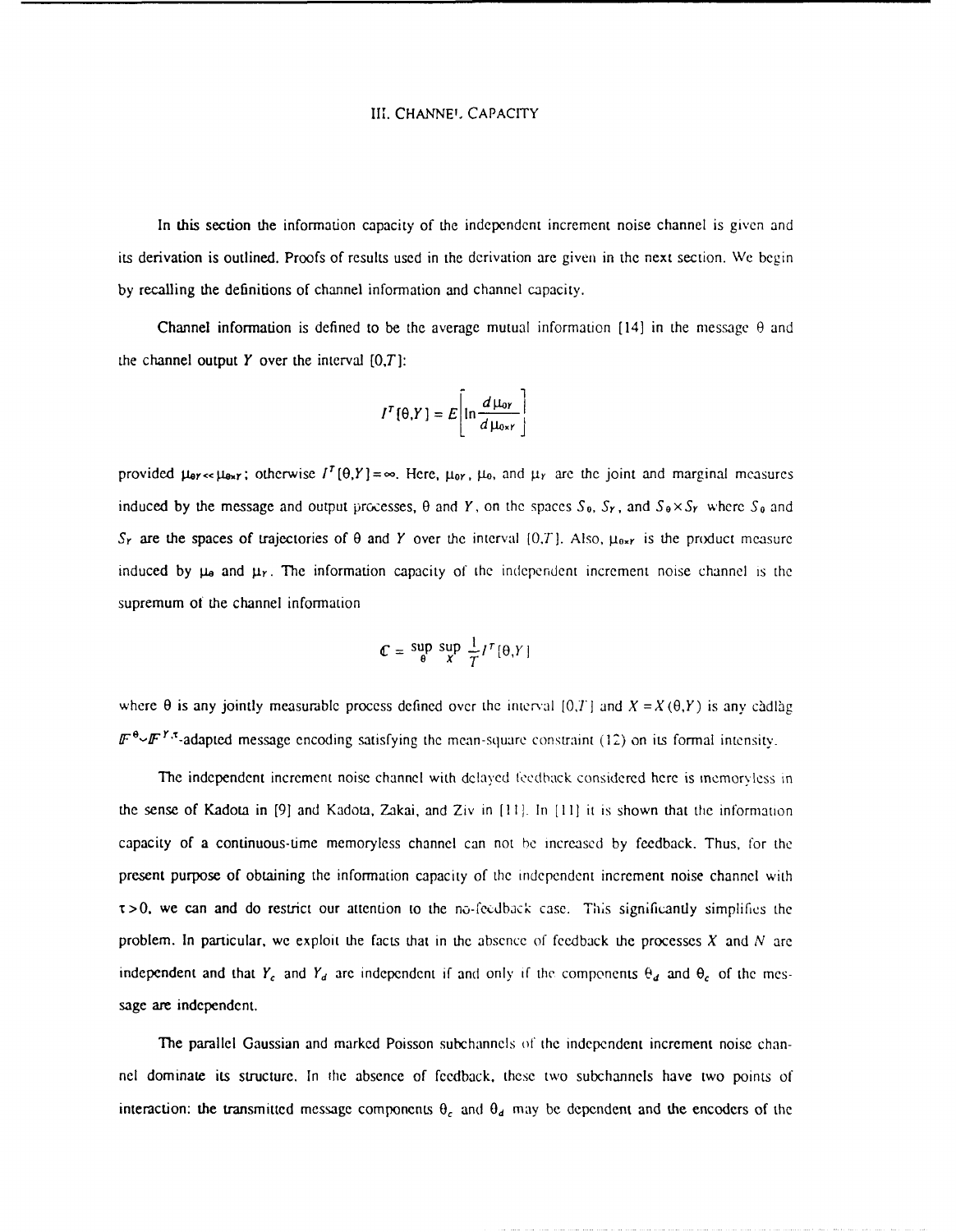two subchannels compete for the available formal power  $\Pi^2$ . Thus, the independent increment noise channel is distinguished by the possibility of redundantly encoding some or all of the message to be transmitted into both  $X_d$  and  $X_c$ . It is not immediately clear what effect such redundancy has on the combined capacity of the **two** subchannels. This question is settled with the aid of some definitions.

Let the combined message and output of *n* additive noise channels be expressed by  $\theta = (\theta_1, \theta_2, ..., \theta_n)$  and  $Y = (Y_1, Y_2, ..., Y_n)$ , respectively. Also, define  $N = (N_1, N_2, ..., N_n)$  and  $X = (X_1, X_2, ..., X_n)$ . The parallel combination channel  $(0, X, N, Y)$  with *n* subchannels is defined to have the following properties:

> 1.  $Y_{i,t} = X_{i,t} + N_{i,t}$ ,  $t \in [0,T]$ ,  $i = 1,2,...,n$ , 2.  $X_{i,i} = X_{i,i}(\theta_i)$  is  $I\!\!F^{i\theta_i}$ -adapted,  $i = 1, 2, ..., n$ , 3.  $\theta$ , *N* are independent,

4. 
$$
N_1, N_2, ..., N_n
$$
 are mutually independent.

Disregarding the mean-square constraint on the formal intensity, we observe that the independent increment noise channel without feedback is a parallel combination channel with two subchannols.

The capacity of the parallel combination channel is

$$
\mathbb{C} \approx \sup_{\theta \in B_1} \sup_{\substack{X_i \in A_i \\ X \in C}} \frac{1}{T} I^T[\theta, Y]
$$

where  $B_1$  is the class of *n*-tuples  $(\theta_1, ..., \theta_n)$  of jointly measurable processes and  $A_i$ ,  $i = 1, 2, ..., n$  is the class of  $\mathbf{F}^{\theta_i}$ -adapted encodings. Also, C is a class of encodings satisfying a fixed collection of constraints; for the independent increment noise channel.  $C$  is the class of càdlag processes with formal intensity satisfying (12). It is clear that the capacity of the parallel combination channel is at least as great as the sum of the capacities of **th'** individual subchannels. The following theorem states that nothing is gained by redundantly encoding some part of the message; allowing components of  $\theta$  to be dependent does not increase capacity. The theorem's proof is given in the next section.

*Theorem 1:* Let  $(\theta, X, N, Y)$  be a parallel combination channel with 2 subchannels  $(\theta_1, X_1, N_1, Y_1)$ and  $(\theta_2, X_2, N_2, Y_2)$ . The capacities of the two subchannels are

$$
\mathbf{C}_1(C_{X_2}) = \sup_{\theta_i \in B} \sup_{X_i \in C_{X_2} \cap A_1} \frac{1}{T} I^T[\theta_1, Y_1],
$$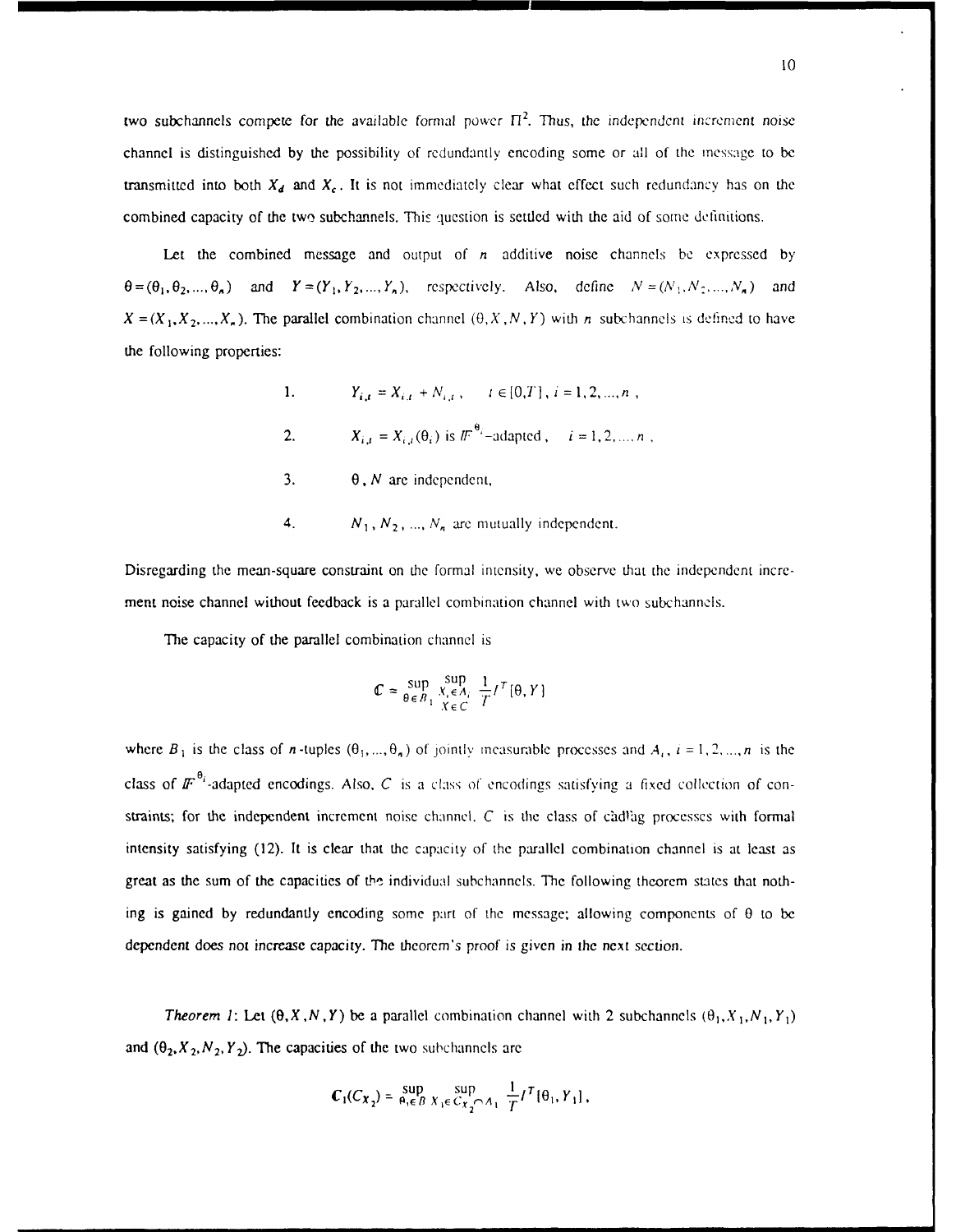$$
C_2(C_{X_1}) = \sup_{\theta_2 \in B} \sup_{X \neq C_{X_1} \cap A_2} \frac{1}{T} I^T[\theta_2, Y_2]
$$

where *B* is the class of jointly measurable processes,  $A_i$ ,  $i=1,2$  is the class of  $IF^{\theta_i}$ -adapted encodings,  $C_{X_1}$  is the set of all encodings  $X \in C$  with first component  $X_1$  fixed, and  $C_{X_2}$  is the set of all encodings  $X \in C$  with second component  $X_2$  fixed. Then

$$
\mathbb{C} = \sup_{(X_1, X_2) \in C} \left\{ \mathbb{C}_1(C_{X_2}) + \mathbb{C}_2(C_{X_1}) \right\}.
$$

Similar statements can be made for parallel combination channels with more than 2 subchannels. In terms of our channel model, Theorem **I** states that the information capacity of the independent increment noise channel is

$$
\mathcal{C} = \sup_{R^2 + Q^2 \leq \Pi^2} \left\{ \mathcal{C}_W(R) + \mathcal{C}_P(Q) \right\}
$$
 (13)

where  $C_W(R)$  is the capacity of the Gaussian channel (5), (8) with Wiener noise *W* and mean-square constraint parameter *R* in (9) and where  $\mathbb{C}_P(Q)$  is the capacity of the marked Poisson channel (7), (10) with marked Poisson noise P and mean-square constraint parameter Q in (11). The capacity  $\mathbb{C}_W(R)$  is known **[10];** with or without feedback it is

$$
\mathbb{C}_W(R) = \frac{R^2}{2\eta} \,. \tag{14}
$$

Therefore, to obtain the capacity of the independent increment noise channel, it only remains to determine the capacity of the marked Poisson channel with mean-square constraint (11) and to then find the supremum in **(13).**

The following theorem gives the capacity of the marked Poisson channel. The proof is given in the next section.

*Theorem 2:* Consider the marked Poisson channel model (7) with signal compensator (10) and noise compensator (4). Suppose that the channel base and mark measures  $b$  and  $\mu$  are both finite and continuous and let the encoder intensity  $\chi_t(m)$  be  $\mathbb{F}^Y \sim \mathbb{F}^{\theta_d}$ -predictable and mean-square-constrained as in (11) for some  $Q \ge 0$ . Then  $C_P(Q) = D(\lambda, Q)$  where  $D(0, Q) = 2Q/e$  and, for  $\lambda > 0$ ,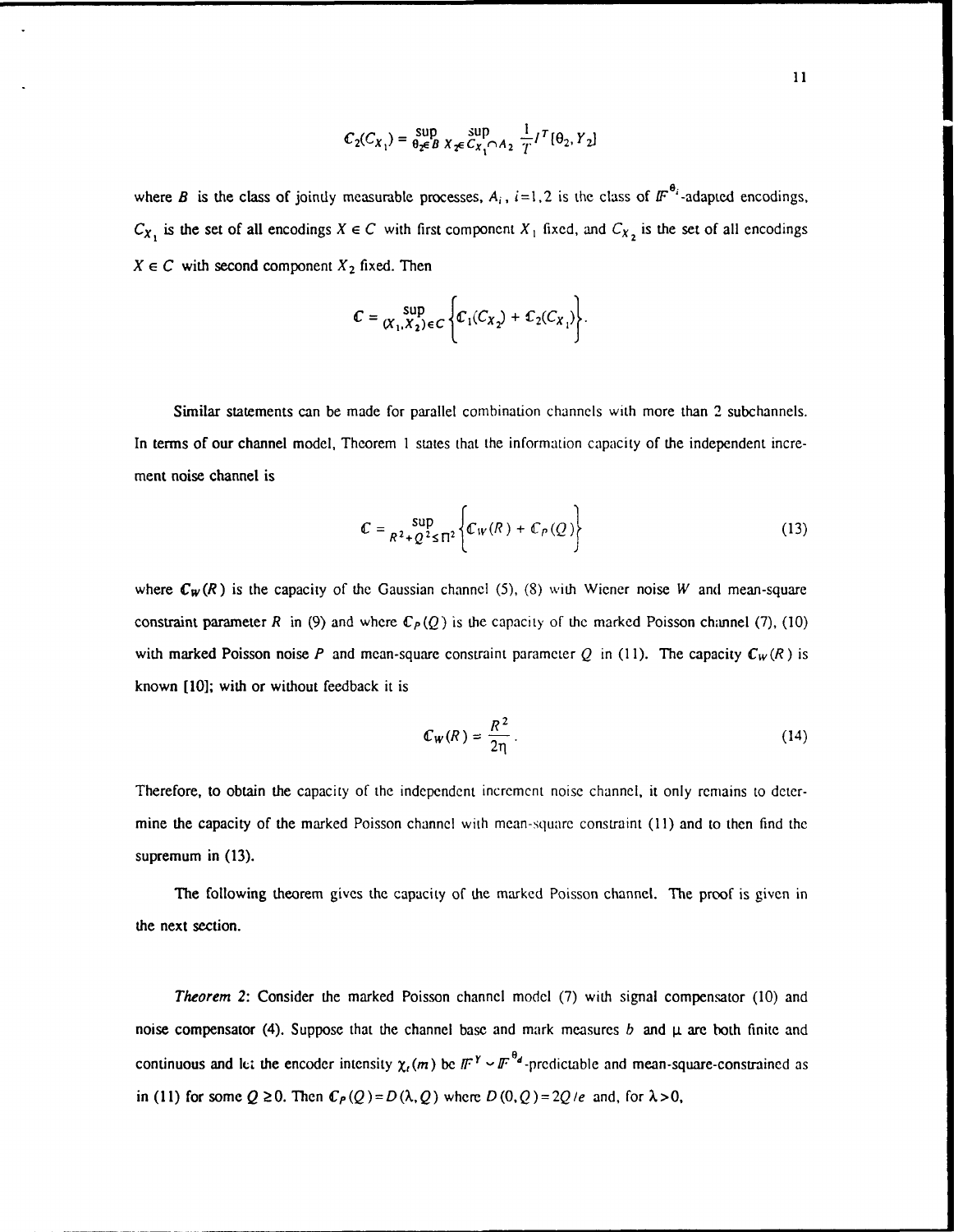$$
D(\lambda, Q) = \frac{Q^2}{\lambda \alpha^2} \left[ 1 + \alpha \right] \ln(1 + \alpha) - \lambda \left[ \frac{P^2}{\alpha \lambda^2} + 1 \right] \ln \left[ \frac{P^2}{\alpha \lambda^2} + 1 \right] \tag{15}
$$

where  $\alpha$  is the unique solution of the equation

$$
\ln\left(\frac{P^2}{\alpha\lambda^2}+1\right)+2=\left(\frac{2}{\alpha}+1\right)\ln(1+\alpha).
$$

*The* information capacity given in Theorem 2 is the instantaneous feedback capacity. When the proof of this result is examined, however, it is seen that feedback is not used in its derivation. Thus (15) is also the capacity for delayed feedback  $(\tau > 0)$  and, in particular, for the case in which the encoder intensity  $\chi_l(m)$  is restricted to be  $F^{\theta_d}$ -predictable - the no-feedback case. Causal feedback with or without delay cannot increase capacity in the marked Poisson channel considered here.

With regard to Theorem 2, we note that although the theorem is presented for a mark space  $J \subset \mathbb{R}$  of jumps, one obtains the same result for more general mark spaces - provided the associated mark measure is finite.

The following theorem follows from (13) using Theorem 2 and (14).

*Theorem 3:* Fix  $\tau > 0$ . The information capacity of the independent increment noise channel is  $C = \Gamma(\lambda, \eta, \Pi)$  where

$$
\Gamma(\lambda, \eta, \Pi) = \sup_{0 \le Q \le \Pi} \left\{ \frac{\Pi^2 - Q^2}{2\eta} + D(\lambda, Q) \right\}.
$$
 (16)

The supremum in (16) does not in general admit analytic evaluation for  $\lambda > 0$ . However, for  $\lambda = 0$ ,  $\Gamma$  can be more simply expressed. Using  $D(0, Q) = 2Q/e$ , the supremum in (16) is found to be

$$
\Gamma(0, \eta, \Pi) = \begin{cases} \frac{\Pi^2}{2\eta} + \frac{2\eta}{e^2}, & \Pi > \frac{2\eta}{e} \\ \frac{2}{e}\Pi, & \Pi \le \frac{2\eta}{e} \end{cases} .
$$
 (17)

 $\Gamma(0, \eta, \Pi)$  is presented as a function of  $\Pi$  in Figure 2. For comparison, the corresponding Gaussian and Poisson subchannel capacities  $\Pi^2/(2\eta)$  and  $2\Pi/e$  are also shown.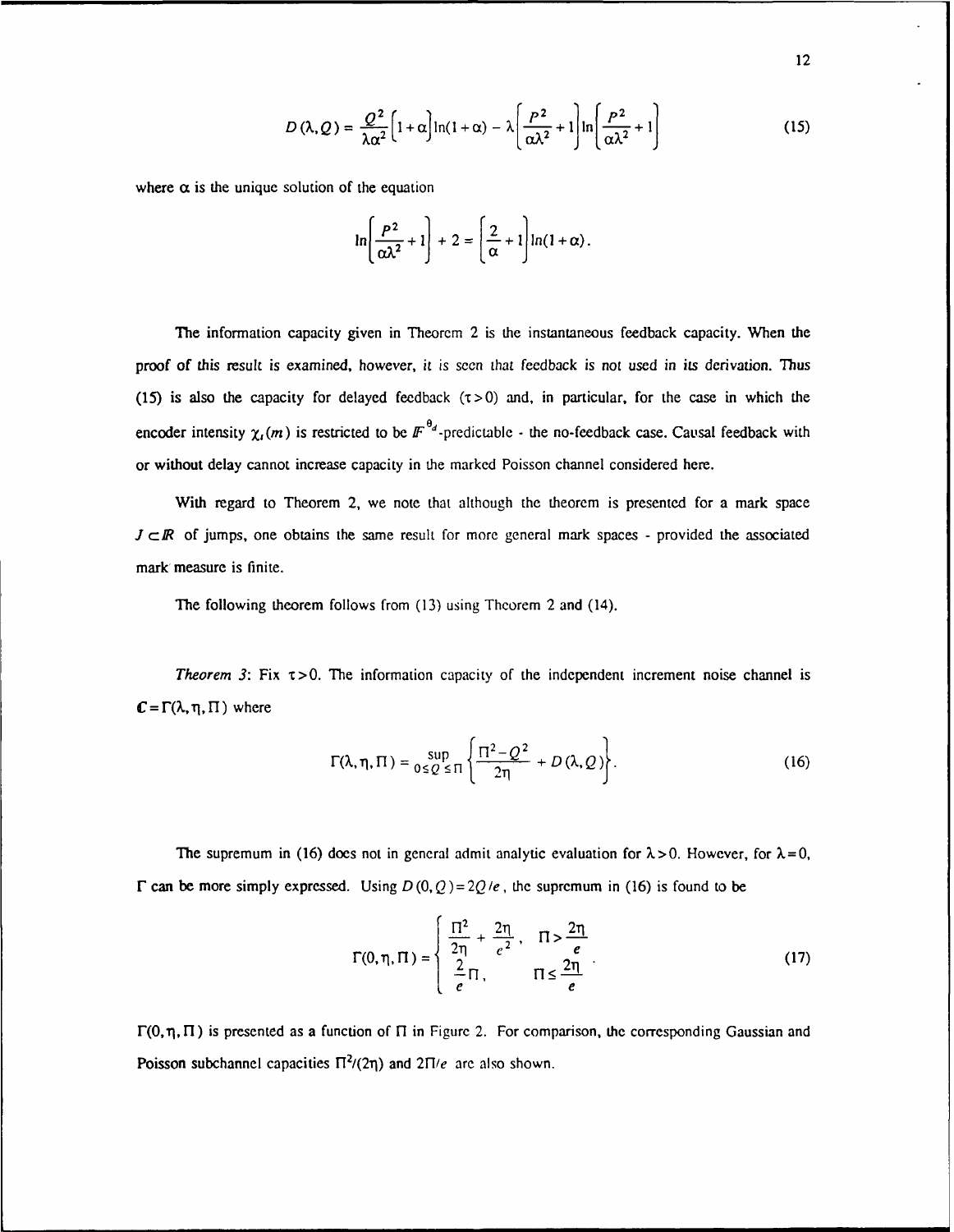

Figure 2. Information capacity  $C$  of the independen increment noise channel with  $\lambda = 0$ .

13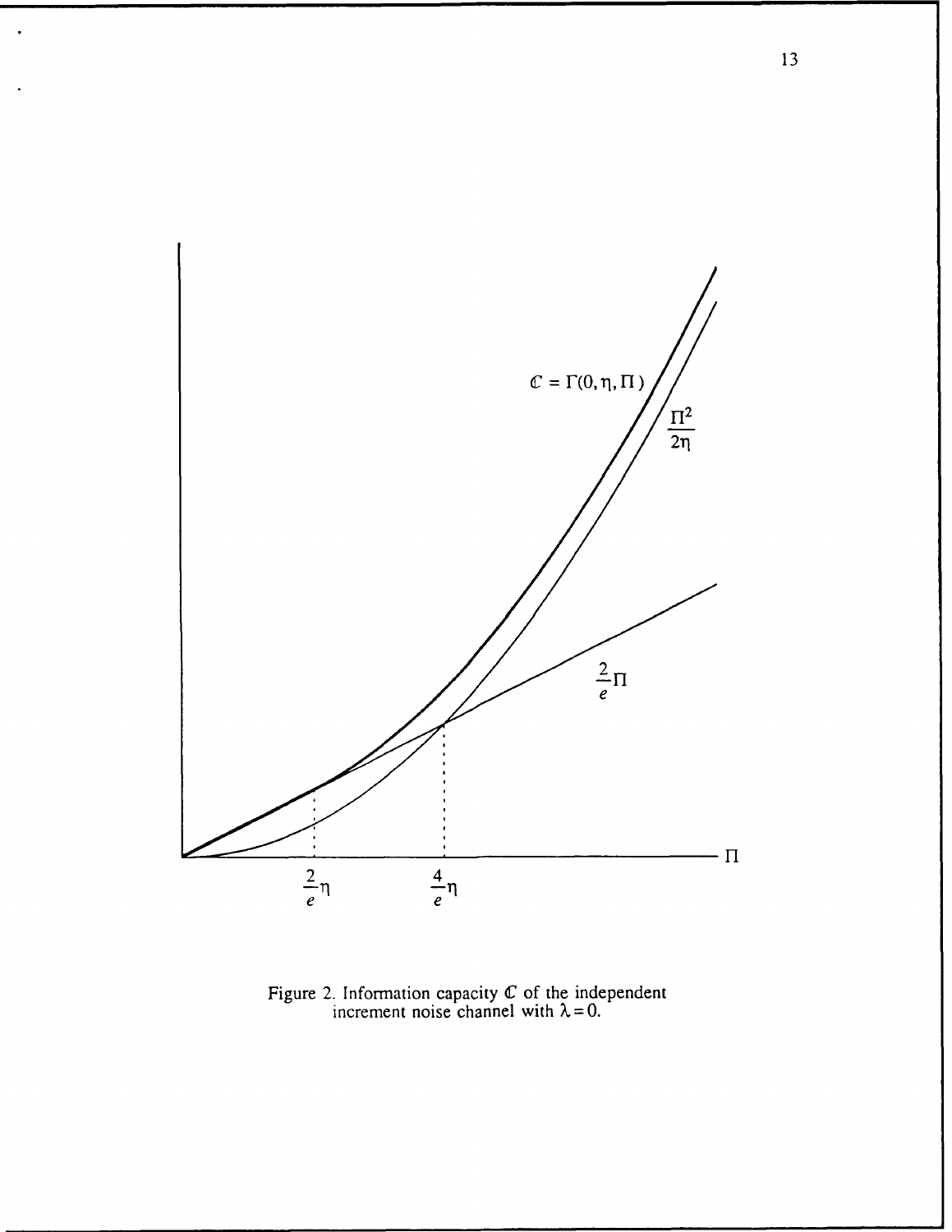The expression for  $\Gamma(0,\eta,\Pi)$  in (17) exhibits a transition point at  $2\eta/e$ . This point is obtained by solving for the zero of the derivative of

$$
\frac{\Pi^2-Q^2}{2\eta}+\frac{2}{e}Q
$$

with respect to O. For  $\Pi < 2\pi/e$ , to maximize channel capacity, one does best to allocate all available formal power to the marked Poisson subchannel. For  $\Pi > 2\eta/e$ , the formal power should be apportioned between the two subchannels with formal power equal to  $(2\eta/e)^2$  assigned to the marked Poisson subchannel and the remainder to the Gaussian subchannel. For maximum information rate in the channel, at least some formal power must be assigned to the Poisson subchannel in all cases where  $\lambda = 0$ .

The optimal distribution of the formal power  $\Pi^2$  among the two subchannels of the independent increment noise channel for the case  $\lambda > 0$  can be addressed numerically, affording further insight to the nature of the channel. Numerical calculations involving  $\Gamma$  are somewhat simplified by the fact that  $\Gamma$  is first-order homogeneous; i.e.  $\Gamma(wx,wy, wz) = w\Gamma(x,y,z)$  for all  $w > 0$ . The results of calculations made for the optimal distribution of formal power are displayed in Figure 3 for a range of  $\lambda/\Pi$  and  $\eta/\Pi$ . There are three possible forms the optimal distribution might take: assignment of all of  $\Pi^2$  to the Poisson subchannel, assignment of all of  $\Pi^2$  to the Gaussian subchannel, or a nontrivial apportionment of  $\Pi^2$  to both subchannels. According to Figure 3, all three possibilities do occur for the independent increment noise channel.

Figure 3 shows, in particular that for  $\lambda \ge \eta$ , the optimal distribution of formal power is to assign all of  $\Pi^2$  to the Gaussian subchannel. Thus, in this case, the capacity of the independent increment noise channel is simply

$$
\mathbf{C} = \frac{\Pi^2}{2\eta}, \quad \lambda \ge \eta. \tag{18}
$$

A proof of (18) is given in outline as follows: Hold  $\lambda$  and  $\eta$  fixed with  $\lambda \ge \eta > 0$ . Let  $g(Q)$  and  $d(Q)$ denote the first partial derivatives with respect to Q of  $Q^2/(2n)$  and  $D(\lambda, Q)$ , respectively. The second derivative of  $D(1, Q)$  is found, upon evaluation at  $Q = 0$ , to be equal to 1. Because  $D(\lambda, Q)$  is firstorder homogeneous, it then follows that  $d'(0) = 1/\lambda$ . Also,  $d'(Q)$  is a decreasing function of Q.  $g'(Q) = 1/\eta$  so, for  $\lambda \ge \eta$  and all  $Q \ge 0$ ,  $g'(Q) \ge d'(Q)$ . We have  $g(0) = d(0) = 0$  so  $g(Q) \ge d(Q)$  for all  $Q \ge 0$ . Then the supand in (16) is nonincreasing in Q and the optimal choice of Q is  $Q = 0$ . (18) follows.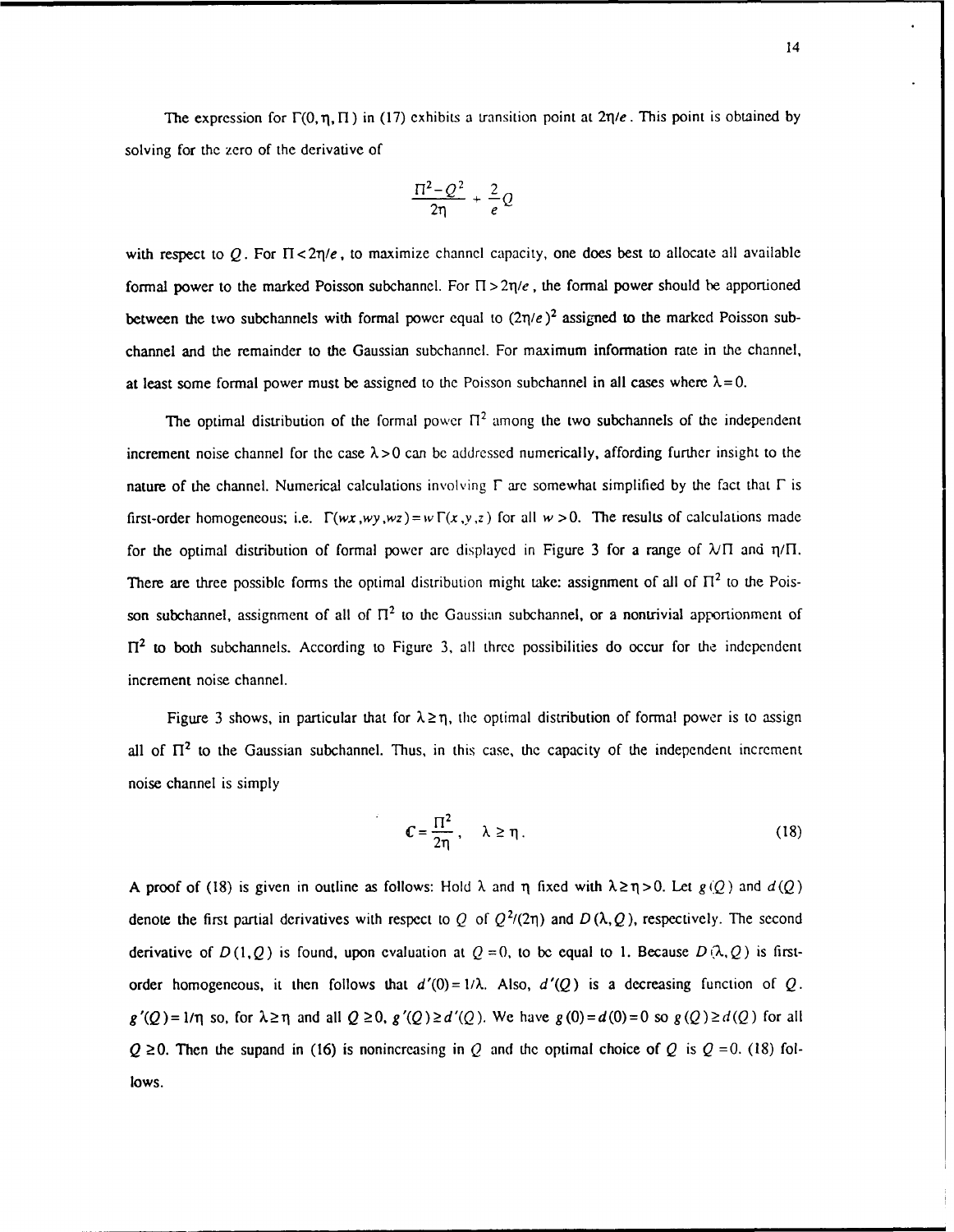

Figure 3. Optimal assignment of formal power,  $\Pi^2$ . Three regions shown as functions of the channel noise parameters,  $\{\lambda, \eta\}$  scaled by  $\Pi$ . The dotted line is the contour along which each subchannel is optimally assigned half the available formal power.

15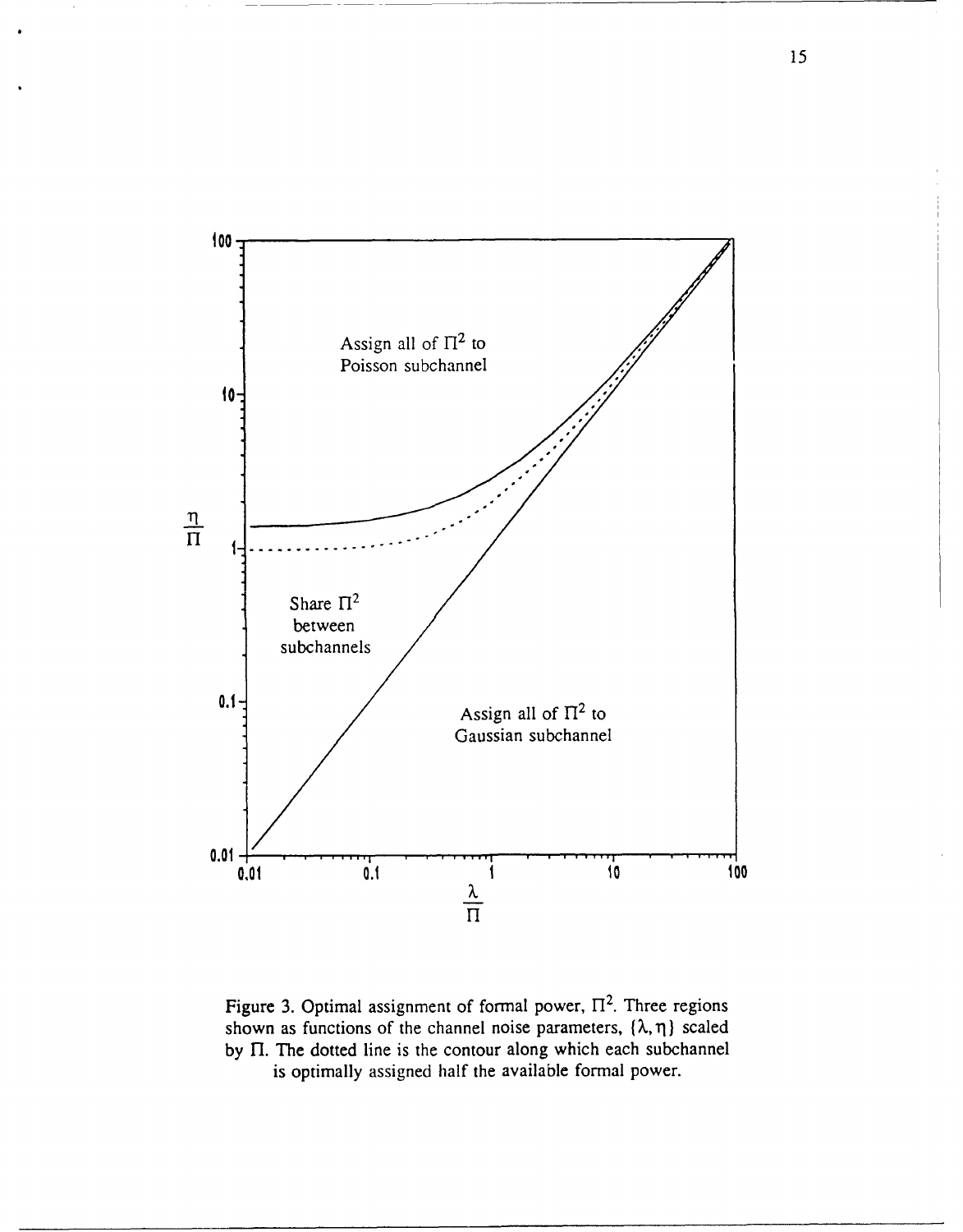For  $\lambda/\eta$  < 1, Figure 3 shows that the optimal distribution of  $\Pi^2$  follows the general scheme observed for the special case  $\lambda = 0$ ; for  $\Pi/\eta$  below some transition point (which varies as a function of  $\lambda$  $\eta$ ) one optimally uses only the Poisson subchannel and above this transition point one optimally uses both subchannels. This point is illustrated in Figure 4 where the channel capacity  $C = \Gamma(\lambda, \eta, \Pi)$  is plotted for the representative case  $\lambda \eta = 0.1$ . The similarity with the plot of  $\Gamma(0, \eta, \Pi)$  in Figure 2 is evident.

The capacity formula (17) is given for the independent increment noise channel with delayed causal feedback even though (17) was only derived for the case of message encoding without feedback. As has already been observed, it follows from the result of Kadota, Zakai, and Ziv in [11] that the information capacity is the same in the two cases of delayed feedback and no feedback.

A quantity of significant practical interest for a channel is the coding capacity [2], [17]. Briefly, it is the supremum of information rates - the logarithm of the number of messages of length *T* divided by *T* - for which the error probability can be made arbitrarily small for sufficiently large *T.* The coding capacity C<sub>CODING</sub> of the independent increment noise channel follows in straightforward fashion from Theorem 3. For the present channel model with  $\tau > 0$ ,  $\mathbb{C}_{\text{CDDING}} = \Gamma(\lambda, \eta, \Pi)$  also. Skipping the details, this is proved first by showing that the coding capacity of the marked Poisson channel in Theorem 2 has the same expression as that given for the information capacity. An argument similar to Wyner's [18] for the peak-constrained Poisson channel proves this. Combined with the known coding capacity [2] of the additive Gaussian white noise channel, this gives that  $\mathcal{C}_{\text{CDDNG}} \geq \Gamma(\lambda, \eta, \Pi)$ . Fano's inequality completes the proof.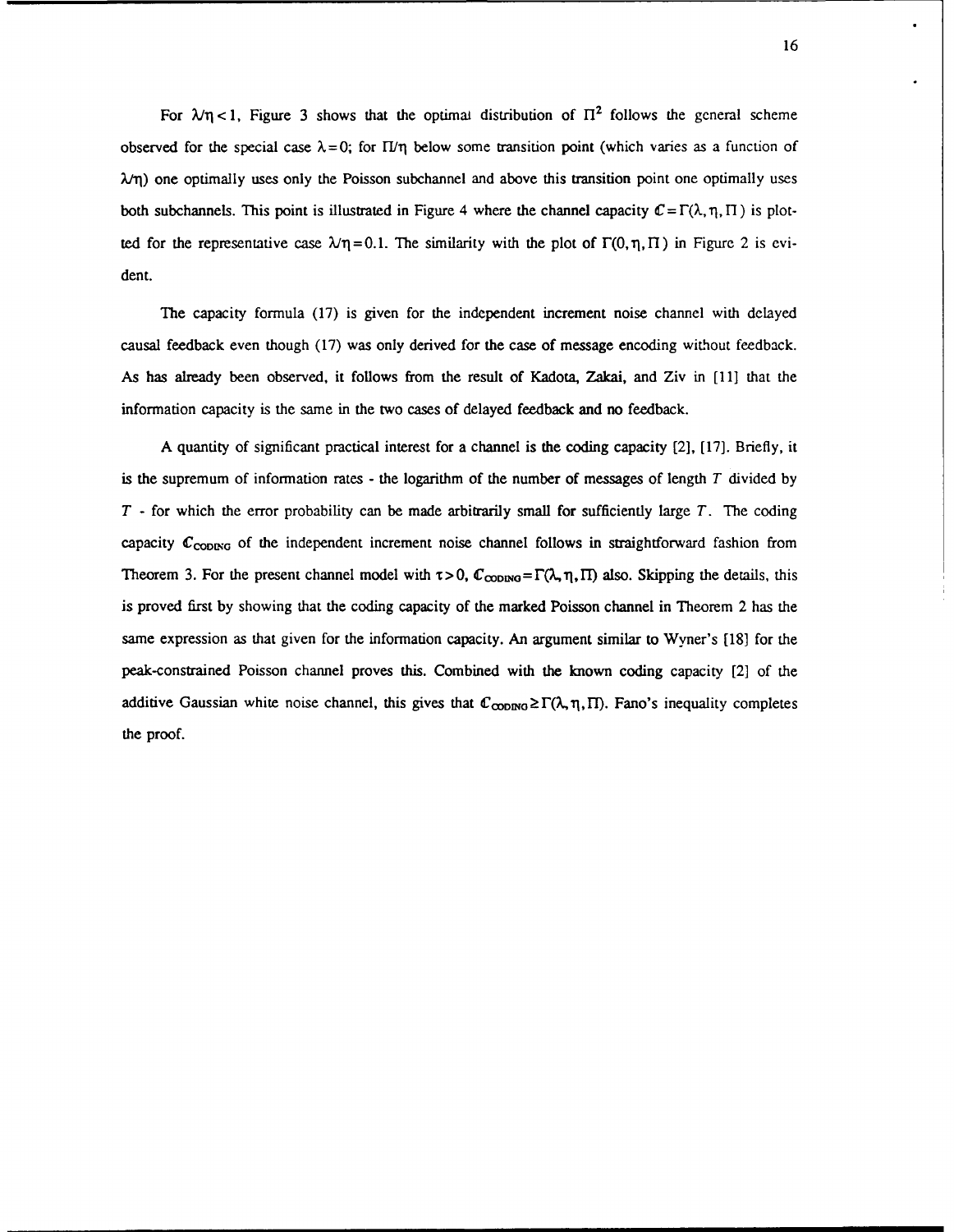

Figure 4. Information capacity  $C$  of the independent increment noise channel with  $\lambda = \eta/10$ . Compare with Figure 2.

 $\ddot{\phantom{0}}$ 

÷.

 $\frac{1}{4}$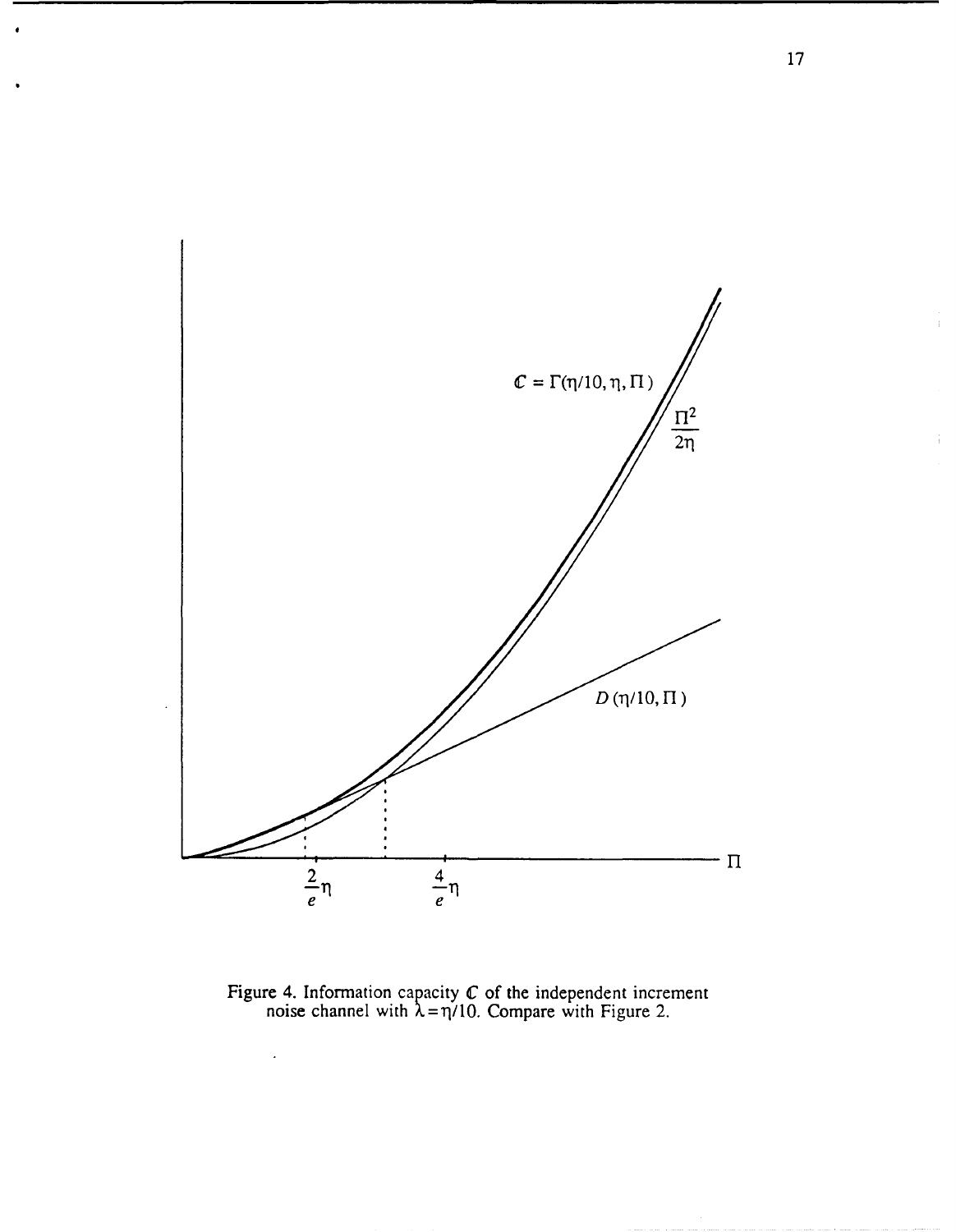### IV. PROOFS

This section is divided into two subsections. In the first, a result for the information in the parallel combination channel is obtained, leading to a proof of Theorem 1. The second subsection contains a proof of Theorem 2.

## Capacity of the Parallel Combination Channel

In this subsection we show that the capacity of the parallel combination channel is the sum of the capacities of its *n* subchannels. Repeated use is made of Kolmogorov's formula [13]. Let  $Z_1$ ,  $Z_2$ ,  $Z_3$ , and *Z4* be four random elements defined on a common probability space. Kolmogorov's formula is

$$
I[(Z_1, Z_1), Z_3] = I[Z_1, Z_3] + E[I[Z_2, Z_3|Z_1]].
$$
\n(19)

When generalized to average conditional informations, Kolmogorov's formula takes the form [13]

$$
E[I[(Z_1, Z_2), Z_3|Z_4]] = E[I[Z_1, Z_3|Z_4]] + E[I[Z_2, Z_3](Z_1, Z_4)]]
$$
 (20)

Multiinformation [15] appears naturally in the following discussion. The multiinformation  $M[Z_1, ..., Z_n]$  in *n* random elements  $Z_1, ..., Z_n$  is defined as a relative entropy in [15]. An equivalent definition is

$$
M[Z_1, ..., Z_n] = \sum_{k=2}^{n} I[(Z_1, ..., Z_{k-1}), Z_k].
$$
 (21)

Multinformation is an extension of average mutual information; for two random elements  $M(Z_1, Z_2) = I[Z_1, Z_2]$ . Like average mutual information, multiinformation is nonnegative and zero if and only if the corresponding random elements are mutually independent.

*Lemma 1:* Let  $(\theta, X, N, Y)$  be a parallel combination channel with *n* subchannels. Then, for all  $i \neq j$ ,

$$
I^{T}[(\theta_{i}, \theta_{j}), Y_{j}] = I^{T}[\theta_{j}, Y_{j}],
$$
  

$$
I^{T}[(\theta_{i}, Y_{i}), Y_{j}] = I^{T}[\theta_{i}, Y_{j}],
$$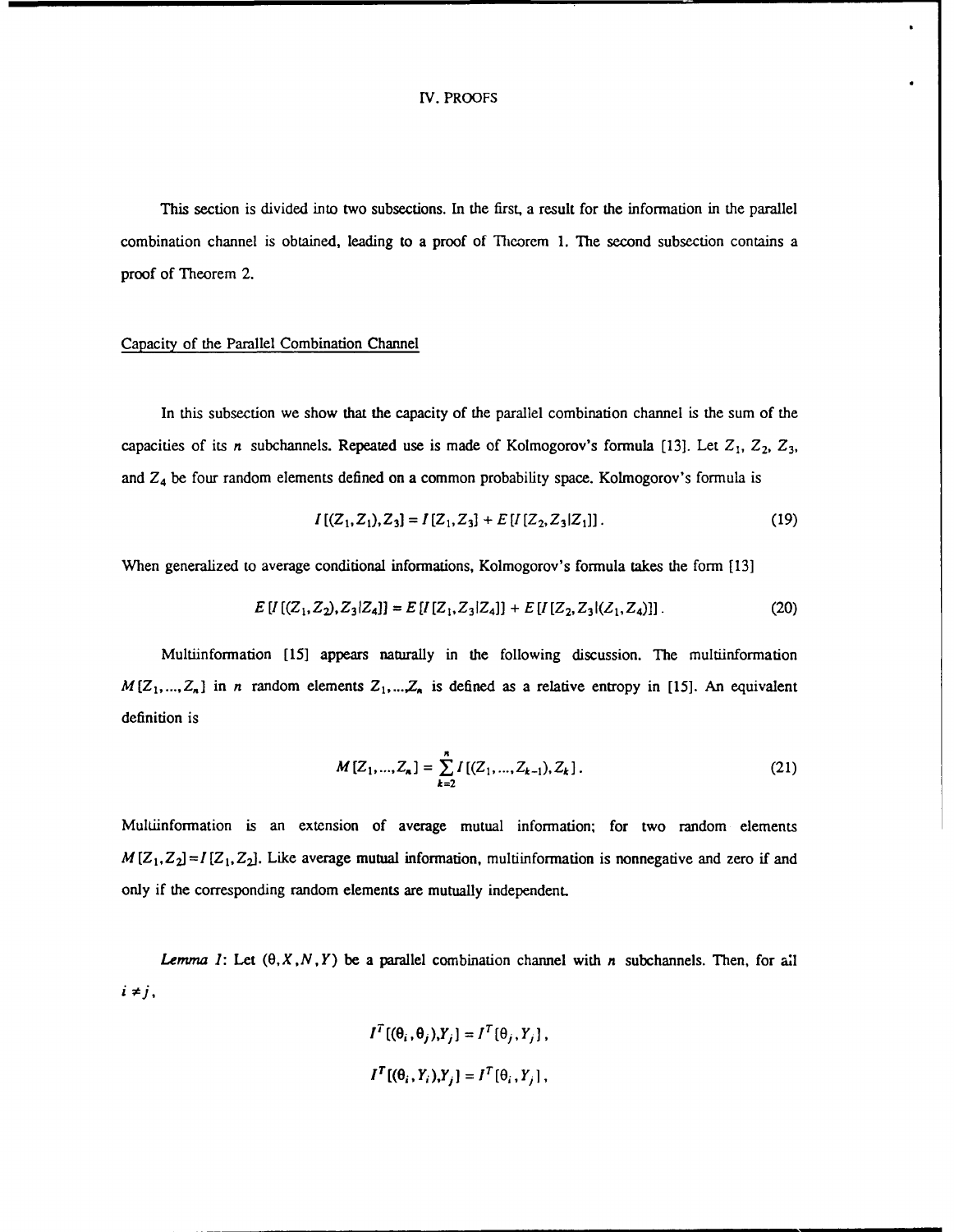$$
I^{T}[(\theta_i,(Y_i,Y_j)]=I^{T}[\theta_i,Y_i].
$$

*Proof:* We prove the first equality; the others are proved similarly.  $\theta_i$  and  $N_j$  are independent so

$$
I^{T}[\theta_{i}, Y_{j}|\theta_{j}] = I^{T}[\theta_{i}, X_{j}(\theta_{j}) + N_{j}|\theta_{j}] = 0.
$$

Then, by Kolmogorov's formula (19),

$$
I^{T}[(\theta_{i}, \theta_{j}), Y_{j}] = I^{T}[\theta_{j}, Y_{j}] + E[I^{T}[\theta_{i}, Y_{j} | \theta_{j}]]
$$
  
=  $I^{T}[\theta_{j}, Y_{j}].$ 

*Proposition 1:* Let *(O,X,N, Y)* be a parallel combination channel with *n* subchannels. Then,

$$
I^{T}[\theta, Y] = \sum_{i=1}^{n} I^{T}[\theta_{i}, Y_{i}] - M^{T}[Y_{1}, Y_{2}, ..., Y_{n}]
$$

where  $M^{T}[Y_1, Y_2, ..., Y_n]$  is the multiinformation in the *n* subchannel outputs over the interval [0,T].

*Proof.* Consider *n* =2. From (19),

$$
I^{T}[(\theta_{1}, \theta_{2}), (Y_{1}, Y_{2})] = I^{T}[\theta_{1}, (Y_{1}, Y_{2})] + E[I^{T}[\theta_{2}, (Y_{1}, Y_{2}) | \theta_{1}]]
$$

By Lemma 1 above,  $I^T[\theta_1, (Y_1, Y_2)] = I^T[\theta_1, Y_1]$ . Then, using (20),

$$
I^{T}[(\theta_{1}, \theta_{2}), (Y_{1}, Y_{2})] = I^{T}[\theta_{1}, Y_{1}]
$$
  
+  $E[I^{T}[\theta_{2}, Y_{1}|\theta_{1}]]$   
+  $E[I^{T}[\theta_{2}, Y_{2}](\theta_{1}, Y_{1})]]$ .

Also

$$
I^{T}[\theta_2, Y_2 | (\theta_1, Y_1)] = I^{T}[\theta_2, Y_2 | (\theta_1, N_1)] = I^{T}[\theta_2, Y_2 | \theta_1]
$$

since  $Y_2$  is conditionally independent of  $N_1$  given  $(\theta_1, \theta_2)$ . So

$$
I^{T}[(\theta_{1}, X_{2}), (\theta_{1}, Y_{2})] = I^{T}[\theta_{1}, Y_{1}]
$$
  
+ 
$$
E[I^{T}[\theta_{1}, Y_{2}|Y_{1}]]
$$
  
+ 
$$
E[I^{T}[\theta_{2}, Y_{2}|\theta_{1}]].
$$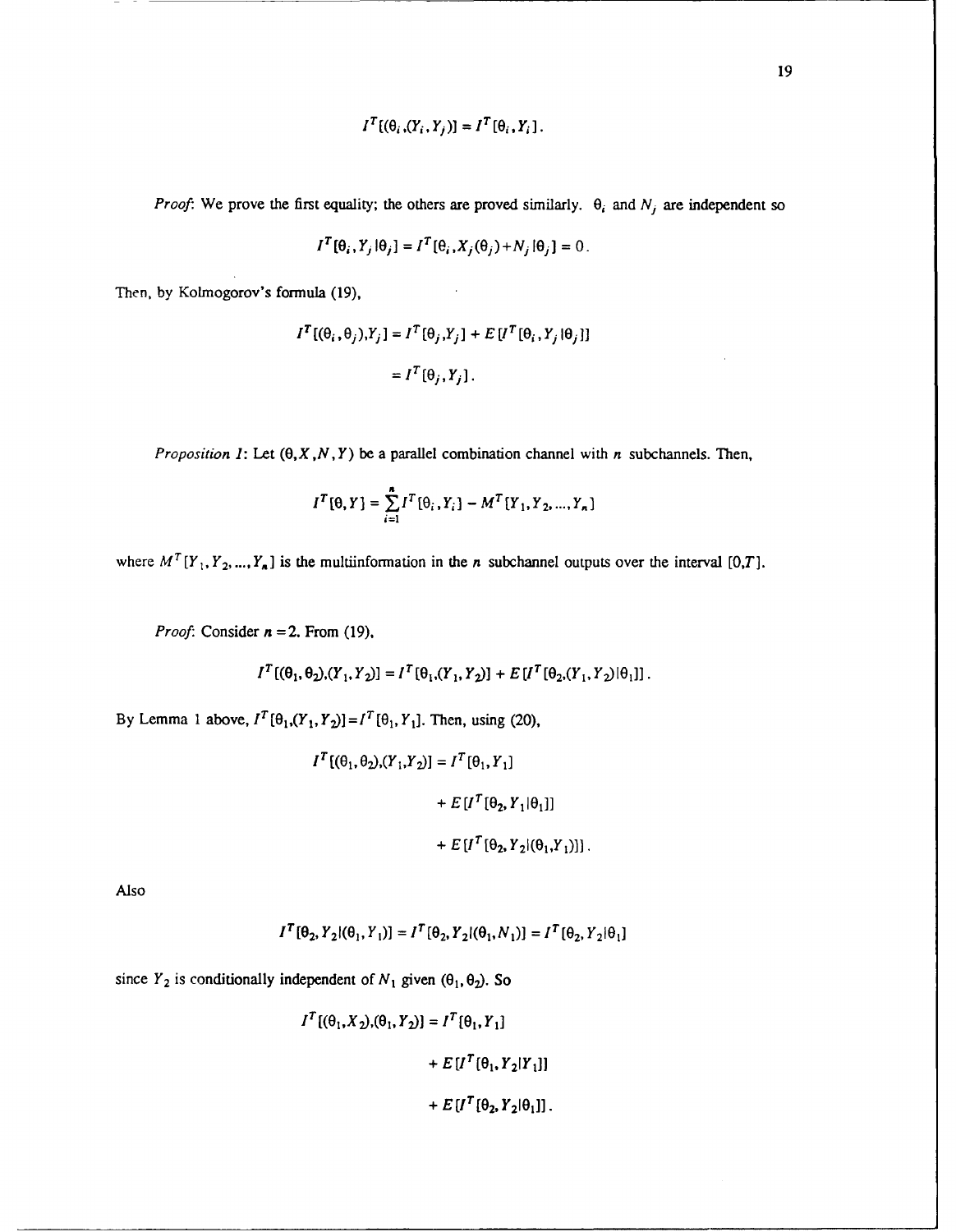$$
E[I^{T}[\theta_{2}, Y_{2}|\theta_{1}]] = I^{T}[(\theta_{1}, \theta_{2}), Y_{2}] - I^{T}[\theta_{1}, Y_{2}],
$$
  

$$
E[I^{T}[\theta_{1}, Y_{2}|Y_{1}]] = I^{T}[(\theta_{1}, Y_{1}), Y_{2}] - I^{T}[Y_{1}, Y_{2}].
$$

Then, using the preceding lemma, we get

$$
I^{T}[(\theta_{1}, \theta_{2}), (Y_{1}, Y_{2})] = I^{T}[\theta_{1}, Y_{1}]
$$
  
+ 
$$
I^{T}[\theta_{2}, Y_{2}] - I^{T}[\theta_{1}, Y_{2}]
$$
  
+ 
$$
I^{T}[\theta_{1}, Y_{2}] - I^{T}[Y_{1}, Y_{2}]
$$

which is the desired result for  $n = 2$ . Similarly, for  $n = k$  one can show that

$$
I^{T}[(\theta_{1}, ..., \theta_{k}), (Y_{1}, ..., Y_{k})] = I^{T}[(\theta_{1}, ..., \theta_{k-1}), (Y_{1}, ..., Y_{k-1})]
$$

$$
+ I^{T}[\theta_{k}, Y_{k}] - I^{T}[(Y_{1}, ..., Y_{k-1}), Y_{k}]
$$

Then, by recursion and the relation (21) the result is obtained for all *n*. Therefore, the proof is complete.

Since multiinformation is always nonnegative, Proposition 1 implies that for parallel channels without feedback, the channel information in the composite channel is dominated by the sum of the informations in the component subchannels. Proposition 1 quantifies the degree to which the composite mutual information is dominated by the sum of its component informations - according to Proposition 1, the sum of the component informations exceeds the composite information by exactly the multiinformation  $M^{T}[Y_1, ..., Y_n]$  in the channel output. Since the outputs  $Y_1, ..., Y_n$  of the parallel combination channel are mutually independent iff  $\theta_1, ..., \theta_n$  are mutually independent, the proposition further implies that the composite information equals the sum of the component informations if and only if the components of the input are mutually independent. We state this formally as a corollary from which Theorem 1 follows directly.

Corollary: Let  $(\theta, X, N, Y)$  be a parallel combination channel with *n* subchannels. Then,

$$
I^T[\theta, Y] \leq \sum_{i=1}^n I^T[\theta_i, Y_i]
$$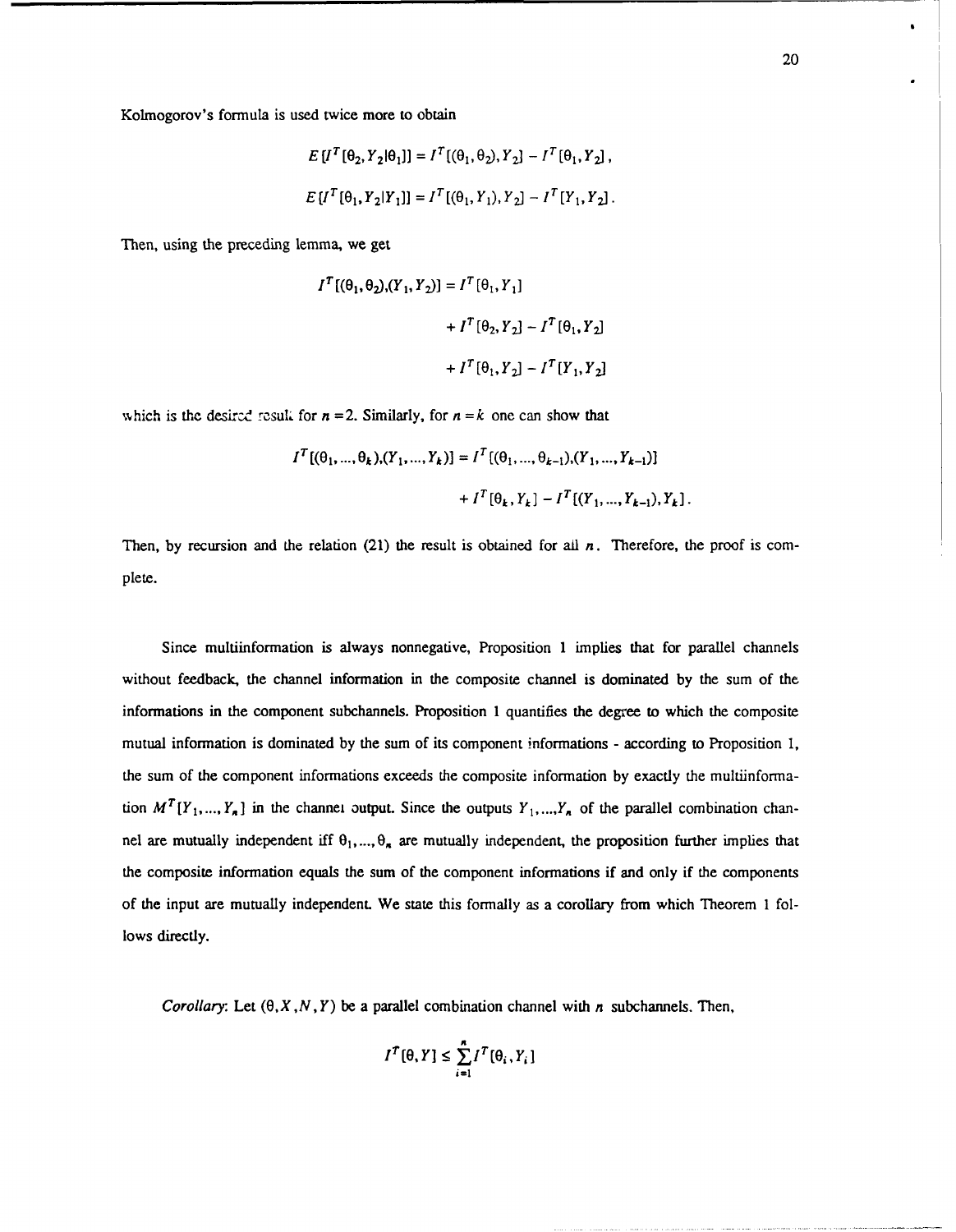$$
\mathbb{C}=\sum_{i=1}^n\mathbb{C}_i
$$

where  $C$  is the capacity of the parallel combination channel and  $C_i$  is the capacity of its *i*th subchannel.

**The** corollary implies that, in seeking the capacity of the parallel combination channel, one need only consider messages  $\theta$  such that  $\theta_1, \theta_2, ..., \theta_n$  are mutually independent.

The foregoing calculations are similar to some performed **by** Kadota **[8]** for time segments of the continuous-time memoryless channel.

# Capacity of the Marked Poisson Channel

The proof *of* Theorem 2 relies on results given in [5] for the capacity of the Poisson channel (unmarked) with a mean-square constraint. These results are repeated here as Lemmas 2 and 3.

*Lemma* 2: Fix  $Q \ge 0$ ,  $\lambda \ge 0$  and let  $A_Q$  denote the set of all nonnegative random variables X with constrained second moment  $E[X^2] \le Q^2$ . Also,  $I[X] = E[X \ln X] - E[X] \ln E[X]$ . Then

$$
X \in A_Q I[X + \lambda] = D(\lambda, Q)
$$

*Lemma 3:* Consider the Poisson channel with Poisson-type point process channel output  $Y_t$ ,  $t \in [0, T]$  with compensator

$$
\int_{0}^{1} (\chi_{s} + \lambda) b(ds)
$$

where  $\lambda \ge 0$  is the noise intensity, *b* is the channel base measure  $(b[0,T]=T)$ , and  $\chi_t = \chi_t(\theta, Y)$  is a predictable encoding of the message process  $\theta_t$ ,  $t \in [0,T]$ . Let the encoder intensity  $\chi_t$  be meansquare-constrained,  $E[\chi^2] \leq Q^2$  for all  $t \in [0,T]$ . The information capacity of this channel is  $D(\lambda, Q)$ .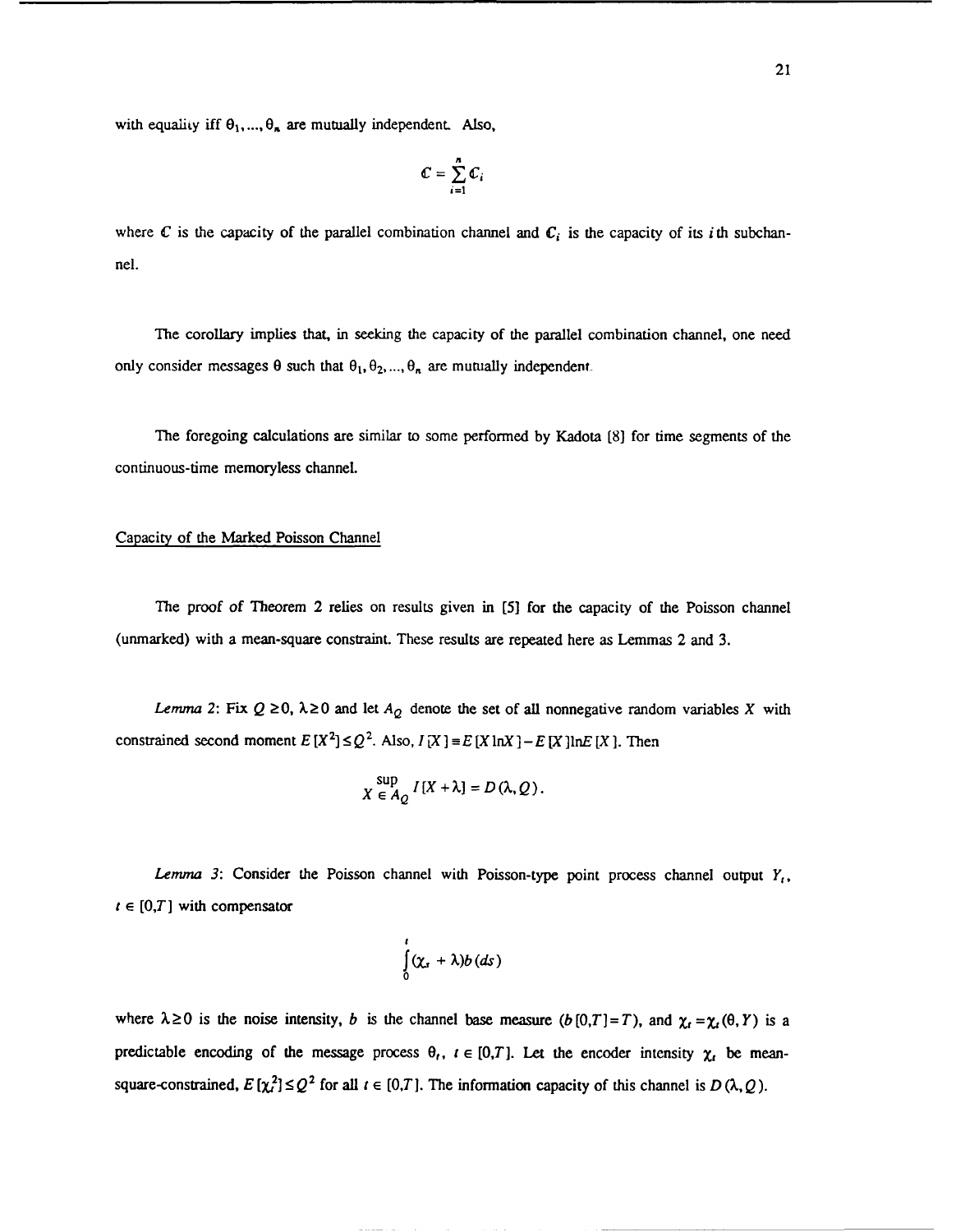*Lemma 4:* Let *D* be a Borel subset of  $\overline{R}$  and define  $A_D$  to be the class of random variables with range in *D*. Let *f* be a real function and suppose  $f^{-1}$ , the inverse of *f*, exists on *D*. For  $P \in D$ , define  $A = \{X \in A_D : E[f(X)] \le f(P)\}\$ . Let g be a real function such that  $g \circ f^{-1}$  is concave and nondecreasing. Then

$$
\max_{X \in A} E[g(X)] = g(P).
$$

*Proof:* Define  $h = g \circ f^{-1}$ . Then

$$
E[g(X)] = E[h(f(X))] \le h(E[f(X)]) \le h(f(P)) = g(P).
$$

Let  $X = P$ . Then  $X \in A$  and  $E[g(X)] = g(P)$ . The result follows.

*Lemma 5:* Consider the Poisson channel of Lemma 3 except, instead of the mean-square constraint imposed there on the encoder intensity, let the encoder constraint be

$$
\frac{1}{T} \int_{0}^{T} E\left[\chi_{t}^{2}\right] b\left(dt\right) \leq Q^{2}. \tag{22}
$$

The capacity is still  $C = D(\lambda, Q)$ .

*Proof:* The channel information is [12]

$$
I^{T}(\theta, Y) = \int_{0}^{T} E[\eta_t \ln \eta_t - \hat{\eta}_t \ln \hat{\eta}_t] b(dx).
$$

Here  $\eta_i = \chi_i + \lambda$  and  $\hat{\eta}_i$  is the predictable version of  $E[\eta_i | I F_i^Y]$ . By Jensen's inequality,

$$
I^T[\theta, Y] \leq \int_0^T I[\chi_t + \lambda] b(dt).
$$

By Lemma 2,  $I(X + \lambda)$  has the upper bound  $D(\lambda, E^{1/2}[X^2])$ . Therefore

$$
I^T[\theta,Y] \leq \int\limits_0^T D\left(\lambda,\sqrt{M\left(t\right)}\right)b\left(dt\right)
$$

where  $M(t) = E[\chi_t^2]$ . Thus

$$
C \leq \frac{1}{T} \sup_{M(t) \in \Phi} \int_{0}^{T} D(\lambda, \sqrt{M(t)}) b(dt)
$$
 (23)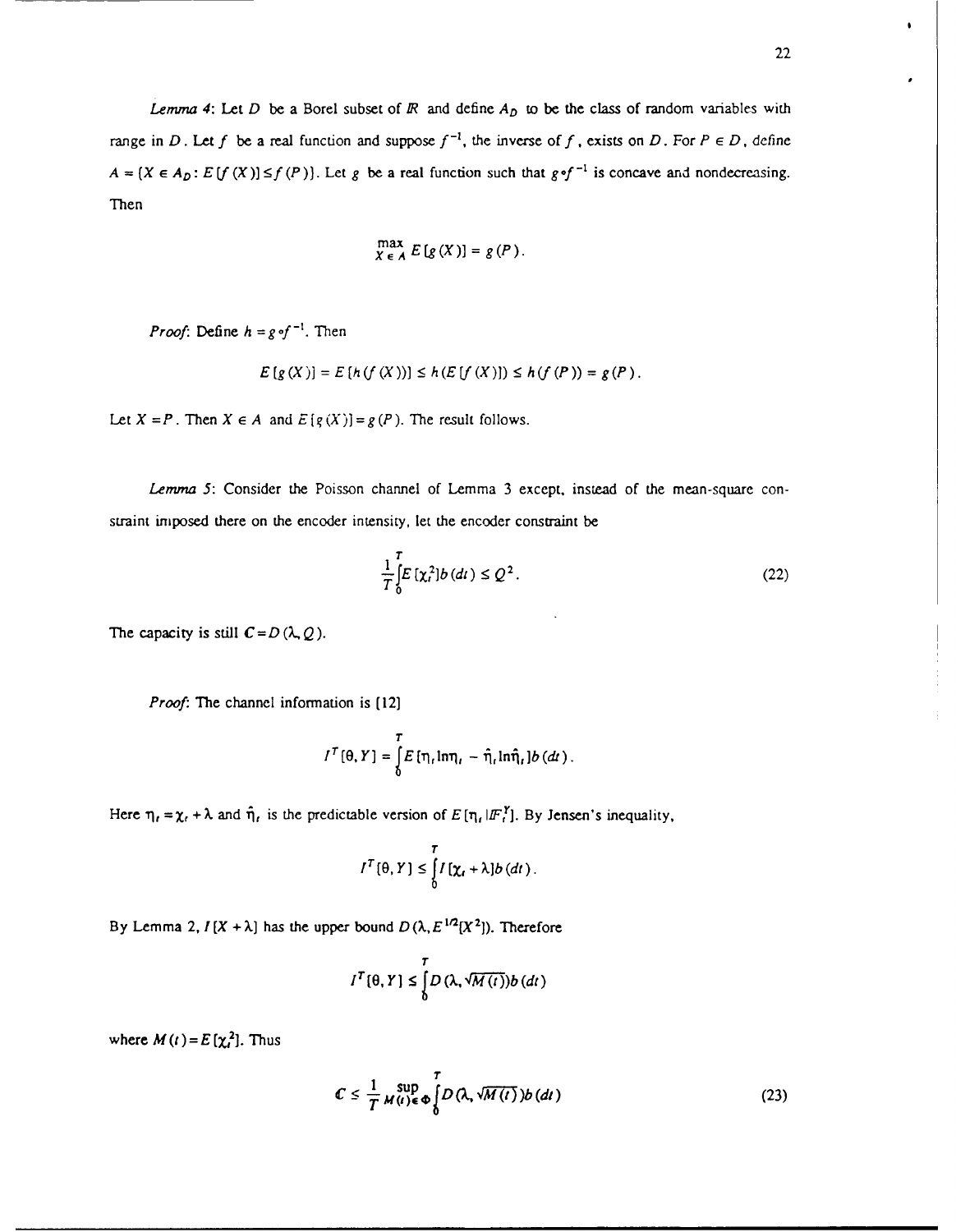where  $\Phi$  is the class of nonnegative functions

$$
\Phi = \{M(t): M(t) \ge 0, \frac{1}{T} \int_{0}^{T} M(t) b(dt) \le Q^2\}.
$$

The function  $D(\lambda, \sqrt{x})$  is nonnegative, increasing, and concave as a function of *x*. Also, *b* is finite so, by Lemma 4, the supremum in (23) is realized for  $M(t)$  equal to a constant. Thus we have

$$
C\leq \frac{1}{T}\int\limits_0^T D\left(\lambda,\sqrt{Q^2}\right)b\left(dt\right)=D\left(\lambda,Q\right).
$$

The constraint  $E[\chi^2] = Q^2$  for all  $t \in [0,T]$  is stronger than the constraint (22) so  $C \ge D(\lambda, Q)$ , also. This completes the proof.

*Proof of Theorem 2:* We begin just as in the proof of Lemma 5. The channel information in the marked Poisson channel is

$$
\int\limits_{J\,0}^{T} E\left[\eta_t(m) \text{ln}\eta_t(m) - \hat{\eta}_t(m) \text{ln}\hat{\eta}_t(m)\right] b\left(dt\right) \mu(dm);
$$

this expression is easily inferred from that given in [12] for the Poisson channel. Here  $\eta_t(m) = \chi_t(m) + \lambda$  and  $\hat{\eta}_t(m)$  is the predictable version of  $E[\eta_t(m)|F_t]^T$ . By Jensen's inequality,

$$
I^T[\theta,Y] \leq \int\limits_{J_0}^T I[\chi_t(m) + \lambda]b(dt)\mu(dm).
$$

By Lemma 2,  $I[X + \lambda]$  has the upper bound  $D(\lambda, E^{1/2}[X^2])$ . Therefore

$$
I^T[\theta,Y] \leq \int\limits_{t_0}^T D\left(\lambda,\sqrt{M(t,m)}\right) b\left(dt\right) \mu(dm)
$$

where  $M(t, m) = E[\chi_t^2(m)]$ . Thus

$$
\mathbb{C} \le \frac{1}{I} M_{(i,m)\in\Phi} \iint\limits_{J_0}^{T} D(\lambda, \sqrt{M(i,m)}) h(\lambda) \mu(dm) \tag{24}
$$

where  $\Phi$  is the class of nonnegative functions

$$
\Phi = \{M(t,m): M(t,m) \geq 0, \frac{1}{T} \int_{0}^{T} M(t,m) b(dt) \mu(dm) \leq Q^2 \}.
$$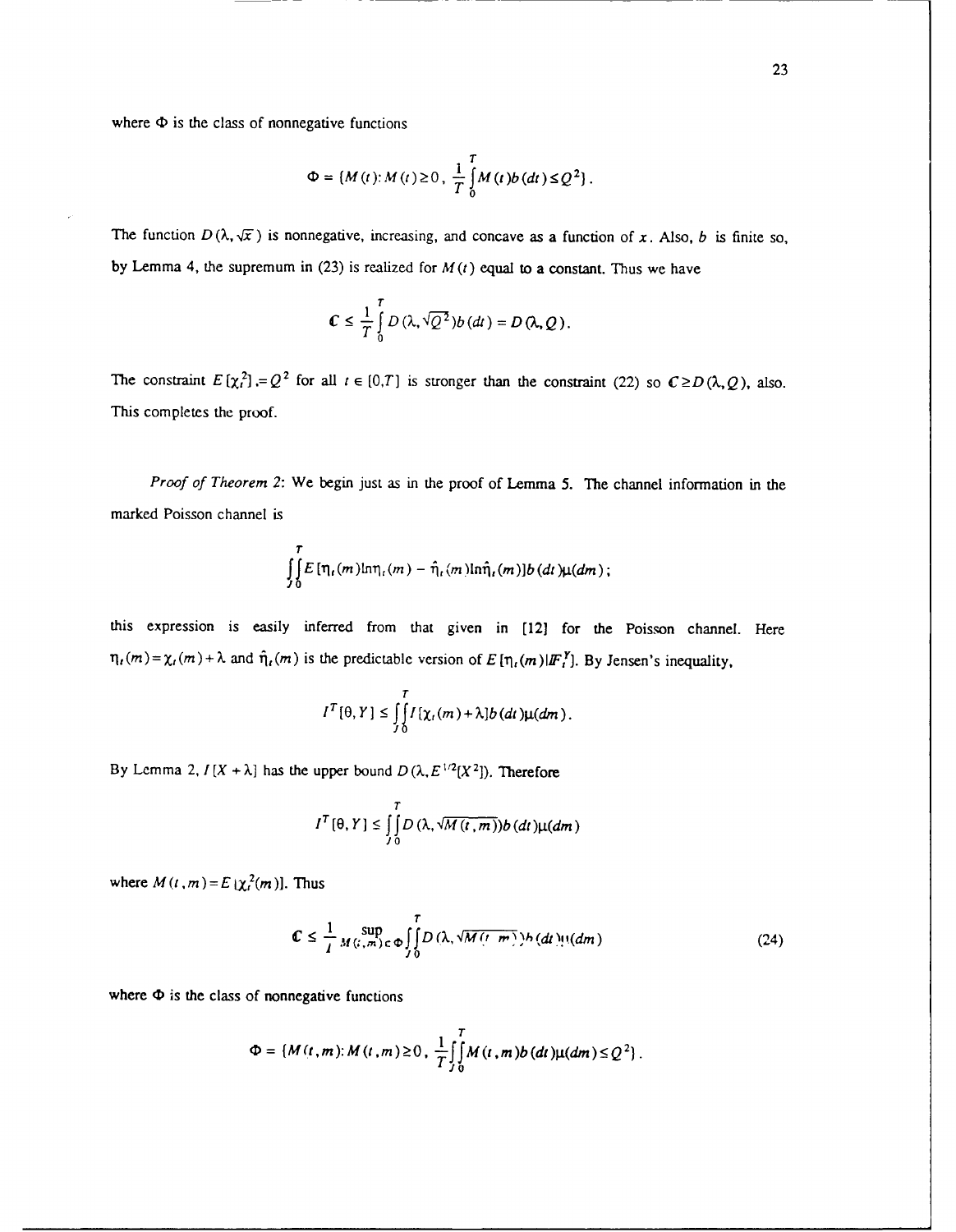The function  $D(\lambda, \sqrt{x})$  is nonnegative, increasing, and concave as a function of x. Also, *b* and  $\mu$  are finite so, by Lemma 4, the supremum in (24) is realized for  $M(t, m)$  equal to a constant. Thus we have

$$
\mathcal{C} \leq \frac{1}{T} \int_{0}^{T} D(\lambda, \sqrt{Q^2}) b(dt) \mu(dm) = D(\lambda, Q). \tag{25}
$$

We now show that the RHS of  $(25)$  is also a lower bound on C. Let the marks on the channel output be ignored; i.e., process the output *Y* of the marked Poisson channel being considered here as follows:

$$
\{Y_t(F), F \in \Sigma_J\} \to Y_t(J).
$$

In other words, only the path  $Y(J)$  of the channel output is retained. In such cases  $I^T[\theta, Y] \ge I^T[\theta, Y(J)]$  so C is lower-bounded by the capacity of the Poisson channel (unmarked) with channel output  $Y(J)$ . This second channel has noise and encoder intensities

$$
\int_{J} \lambda \mu(dm) = \lambda, \quad \int_{J} \chi_{t}(m) \mu(dm).
$$

Suppose the encoder intensity  $\chi_t(m)$  is chosen to be a function  $\chi_t = \chi_t(m)$  of only  $t$  - not of *m*. Then we have a Poisson channel with noise intensity  $\lambda$  and encoder intensity  $\chi$ , with constraint

$$
\frac{1}{T}\int_{0}^{T}E\left[\chi_{t}^{2}\right]b\left(dt\right)\leq Q^{2}.
$$

Therefore, by Lemma 5,  $C \ge D(\lambda, Q)$  and the theorem is proved.

### **ACKNOWLEDGEMENT**

The author considers it his pleasant duty to thank Prof. Charles R. Baker for proposing the present study.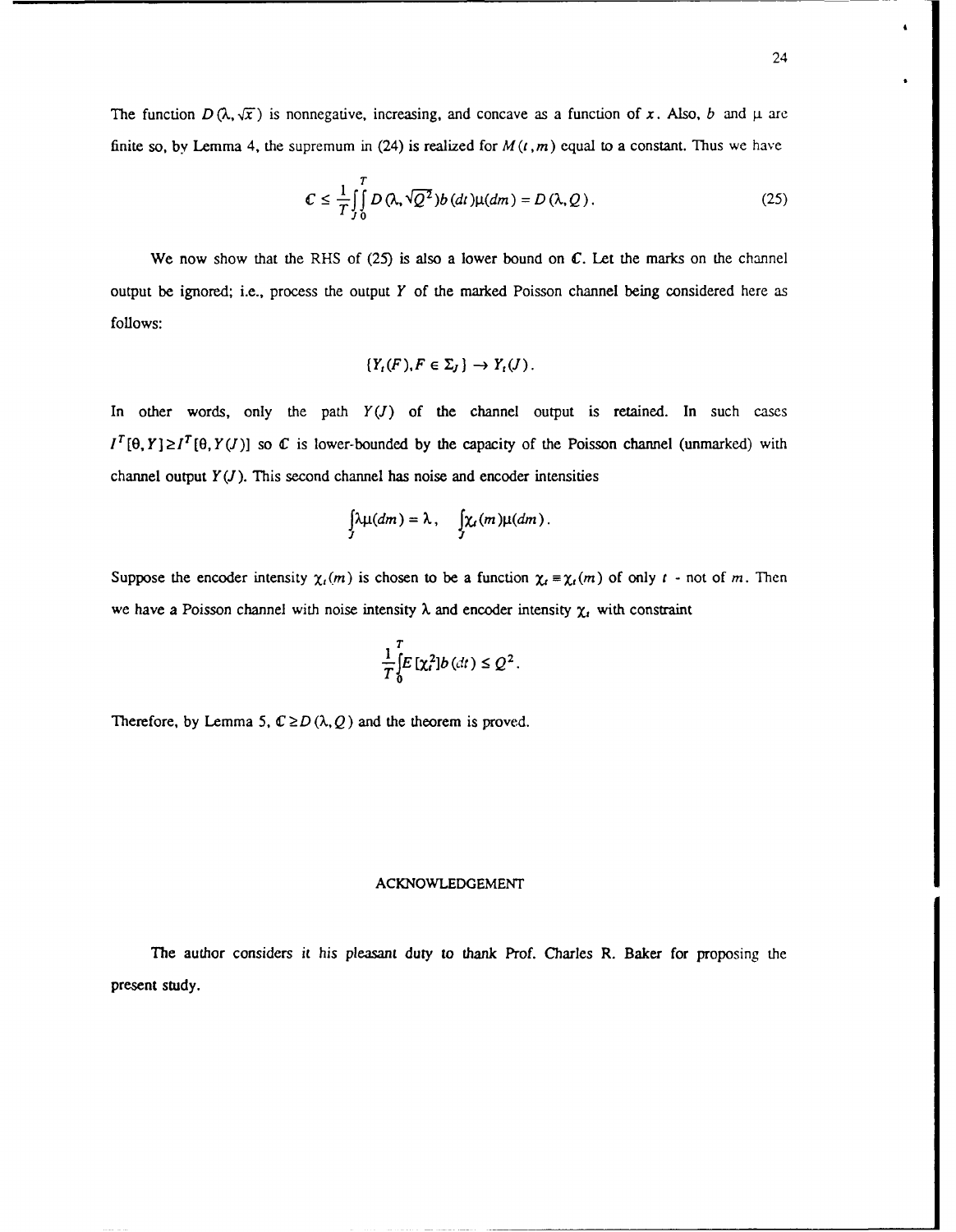#### REFERENCES

[1] P. Billingsley, *Convergence of Probability Measures,* John Wiley & Sons, New York, 1968.

 $\bullet$ 

- [2] R. Blahut, *Principles and Practice of Information Theory*, Addison-Wesley Publ. Co., Reading, MA., 1987.
- [3] P. Brémaud, "An Averaging Principle for Filtering a Jump Process with Point Process Observations," *IEEE Trans. Info. Theory,* Vol. 34, No. 3, **pp.** 582-585, 1988.
- [4] M. Davis, "Capacity and cut-off rate for Poisson-type channels," *IEEE Trans. on Information Theory,* Vol. 26, No. 6, pp. 710-715, 1980.
- *[5]* M.R. Frey, "Information Capacity of the Mean-Square-Constrained Poisson Channel," *Annals of Appl. Prob.,* in review.
- [6] I. Gikhman and A. Skorohod, *Introduction to the Theory of Random Processes,* Saunders Co., 1969.
- [7] K. Ito, *Stochastic Processes,* Matematisk Institut, Aarhus Universitet, Lecture Notes Series, No. 16, August 1969.
- [8] Y. Kabanov, "The capacity of a channel of the Poisson type," *Theory of Prob. and Appl.,* Vol. 23, 1978.
- [9] T.T. Kadota, "On the Mutual Information of Memoryless Channels," *IEEE Trans. Info. Theory,* Vol. 17, No. 2, pp. 140-143, March 1971.
- [10] T.T. Kadota, M. Zakai, and J. Ziv, "Mutual Information of the White Gaussian Channel With and Without Feedback," *IEEE Trans. Info. Theory,* Vol. 17, No. 4, July 1971.
- back," *IEEE Trans. Info. Theory,* Vol. 17, No. 4, July 1971.
- [12] G. Kallianpur, *Stochastic Filtering Theory,* Springer-Verlag, Inc., New York, 1980.
- [13] R. Liptser and A. Shiryayev, *Statistics of Random Processes, Vol. 1I, Applications,* Springer-Verlag, New York, 1977.
- [14] M.S. Pinsker, *Information and Information Stability of Random Variables and Processes,* Holden-Day, San Francisco, 1964.
- [15] A. Segall and T. Kailath, "Radon-Nikodym Derivatives with Respect to Measures Induced by Discontinuous Independent Increment Processes," *Annals of Prob.,* Vol. 3, No. 3, pp. 449-464, 1975.